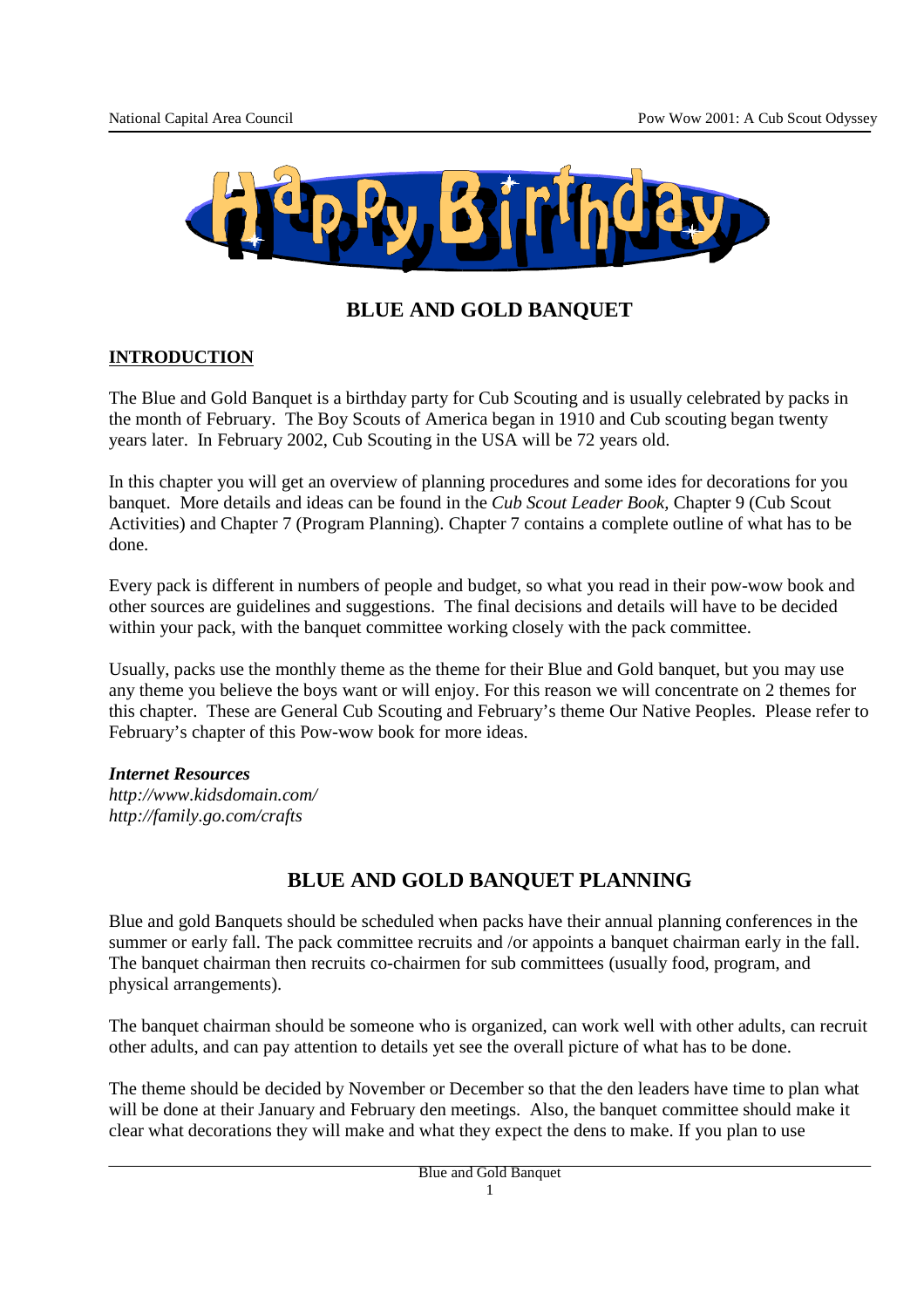tablecloths, do you want the dens to make placemats? Is the banquet committee making centerpiece(s) or do you want the den leaders to make them? All of this will have to be decided within your pack.

Invitations should be sent to all the families in the pack and to special guest at least one month ahead of time. In many packs, the Cub Scouts make their family invitations and the banquet committee makes and sends invitations to special adult guests.

Souvenir programs covers may be ordered through BSA supply catalog or through the council service center. Homemade covers may also be used. Information in the program may include the schedule for the banquet, names of the pack leaders and committee people, special guests, a song, a brief history of the pack…whatever you like.

Details like reserving the building should be done early. Some banquets are held at the regular meeting place of the pack and some are not. If possible, try to arrange the room so that dens and their families sit together. Plan for exhibit and display tables. Arrange for set-up crew and a clean up crew (dens?)

The food plan and cost needs to be decided a few months ahead of time, especially if a caterer, deli, or restaurant are involved. Reservations have to be made early. Will the cost be taken out of the pack treasury or will each family be charged a fee? These are questions that your pack committee must help you decide.

The program committee should include the Cubmaster and Den Leader Coach, and /or the designated Master of Ceremonies. The Cubmaster and Advancement Chairman should be directly involved with presenting awards to Cub Scouts. The Committee Chairman might take this opportunity to recognize the adults who helped the pack during the past year.

Give support to your banquet committee. Make sure that they have the printed resources mentioned in the introduction to this chapter. Encourage them to get other adults involved—adults who are not already busy with leadership positions. Have fun! And remember to thank everyone who helped.

#### **What Type of Meal?**

There are several options a pack can consider. One option is pot-luck where each family brings a dish to share with everyone else. Be sure to have them provide enough for their family +2 since there will be guests attending. Another option would be for the pack to purchase and supply the meat and other items such as paper products, utensils and beverages. Each den could be assigned salads, vegetables, breads, or desserts. If your budget allows, your pack may decide to have the meal catered. This is the easiest way to go, but also the most expensive.

#### **How Will the Pack Pay for the Banquet?**

Some packs pay for all of the Banquet costs by budgeting it in at the beginning of the Scouting year and earning sufficient funds through popcorn sales or other fund raisers throughout the year. Other packs charge those attending (if the meal is catered). A good idea is to add \$1 per person to cover the cost of decorations and guest dinners unless your pack can afford the extra cost.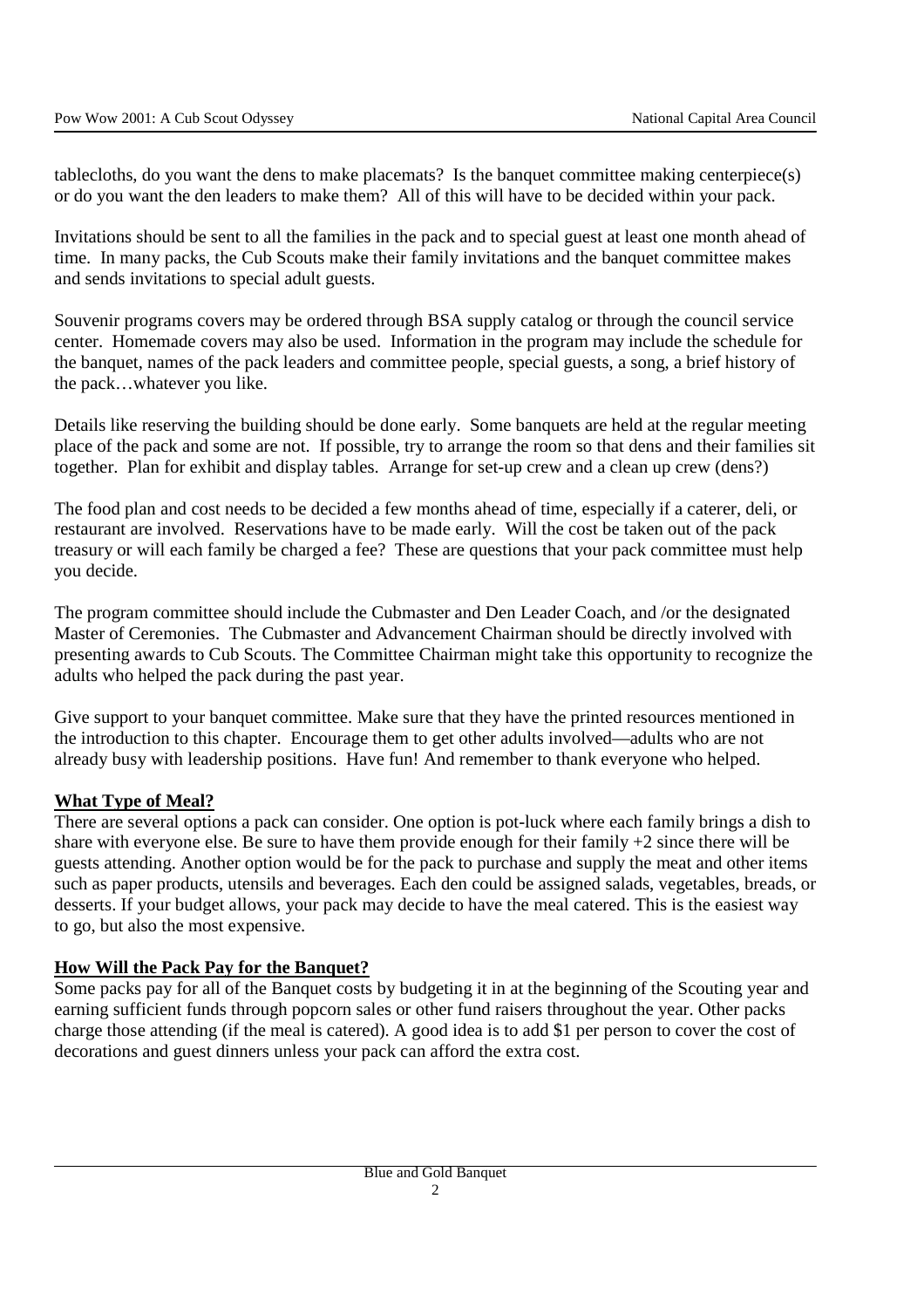### **How Much Food and Seating is Required?**

It is best to have families make reservations and pay in advance or you will not be able to plan for the proper amount of food and your pack may have to pay for food planned on but not eaten. A simple RSVP on each invitation could be returned along with the required amount of money.

#### **Who Makes Decorations, Invitations, and Programs?**

It is always more fun for the boys to be involved in their banquet. If your pack decides for the boys to make some of the decorations, it would be a good idea to enlist and rotate extra parental help at den meetings prior to the banquet. A parent could do the programs; ask if anyone in the pack enjoys computer work or works at a print shop. Remember to use all your families' talents and resources.

#### **Suggested Timetable**

**4 months before banquet** -- Select Blue & Gold Committee; Set/reserve date, time, place; Select theme **3 months before banquet** -- Dens work on decorations; Plan the program; Committee meeting report

**2 months before banquet** -- Make guest list; Committee meeting report

**1 month before banquet** -- Mail invitations; Re-check facilities; Print program; Committee meeting report.

**2 weeks before banquet** -- Turn in award orders; complete decorations; Verify RSVP counts; Check on food preparation.

**Banquet day** -- Set up room; Enjoy Banquet; Clean up facilities

# **BLUE & GOLD BANQUET PROGRAM PLANNING**

- 1. Displays
- 2. Opening Ceremony
- 3. Invocation
- 4. Dinner Points to Remember
	- 1. Method of serving isn't important
	- 2. Keep the cost reasonable
	- 3. Serve food that's generally accepted by all families
	- 4. Be sure the food is served hot
	- 5. Simple table decorations can/should be used
	- 6. Get everyone served as quickly as possible
- 5. Welcome & Introductions

Cubmaster or Committee Chairperson should make introductions (appropriate but brief)

- 6. Greeting from Institutional Representative
- 7. Entertainment & Singing
- 8. Review of Year
- 9. Awards
	- 1. This is what all the scouts have been waiting for
	- 2. Ceremony should be impressive, well executed, and meaningful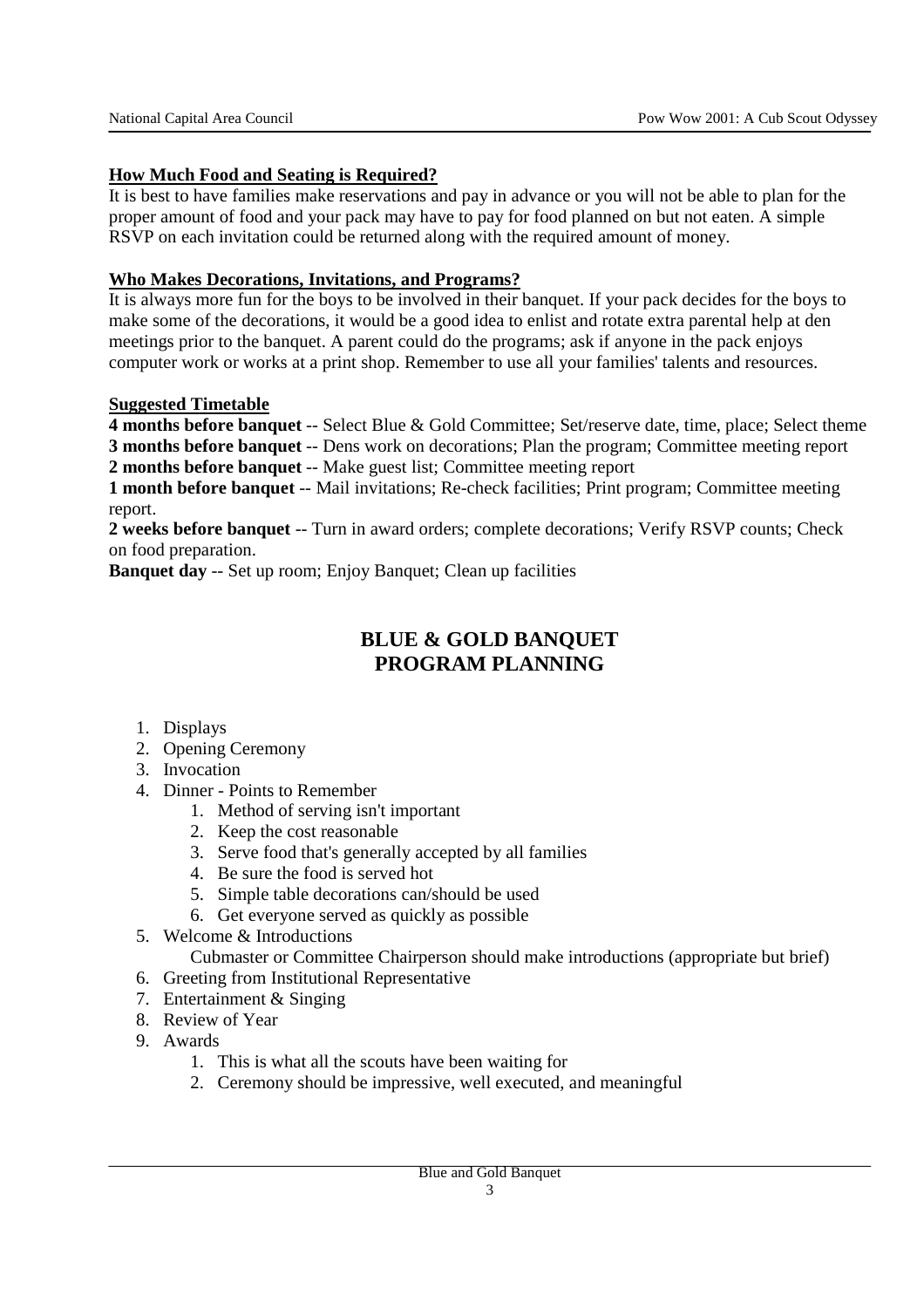10. Recognition of Leaders & Parents Recognize all scout leaders and parents who have been VERY helpful 11. Announcements & Thanks 12. Closing Ceremony

Put a perfect end to a perfect evening

### **Important Things to Remember**

- Be sure the pack leaders, cubs, and parents know that the Blue & Gold is Cub Scouting's birthday celebration.
- Begin planning at least 3 months in advance. Some preliminary plans can even be started at the pack's annual planning meeting.
- KISMIF Involve leaders and parents share the responsibility; Scouts need to help by making invitations and decorations

# **BLUE & GOLD BANQUET THEMES & IDEAS**

**Snoopy**: Doghouses, Peanuts' characters, stuffed dogs, dog biscuits/bowls

**Circus**: Tent/canopy, balloons, cotton candy, popcorn, three rings, parade, aerial wire, clowns, juggling, wagons

**Monopoly:** Chance cards, jail, play money, houses/hotels, properties, and pawns

**Dalmatians**: Dogs, leashes, fire hydrant, classic car, spots

**Baseball**: Positions, ball/bats, bases, diamond, stadium, scoreboard, pennants

**Football**: Goalposts, pom-poms, yard markers, helmets, balls

**Olympics**: Medals, trophies, 5-ring symbol, theme music, 3x5' flags, award stands, torch, events, countries

**Music:** Instruments, notes, albums, staff, music stands

**Tools/Building:** Tools, construction, saw horses, wheelbarrows, tape measure, hard hats, wood, metal, trucks, and toolboxes

**Gardening:** Tools, wheelbarrows, plants, flowers, hoses, gloves

**Native American Indian Lore**: Teepees, bows/arrows, artifacts, buffaloes, dream catchers, animal hides, drums, totem poles, horses, peace pipes, campfires, tomahawks

**Trains:** Station, models, luggage, tickets, conductor, sound effects, tracks

Patriotic: Flags, eagles, bunting, campaigns, town crier, 1776, scroll

**US Presidents:** Silhouettes, flags, buttons, slogans, band music, donkeys, elephants, constitution, quill pens

**Country Store:** Dry goods, barrels, candy jars, sacks, counter, prices, crates, lanterns, checkers

**Military:** Ranks, symbols, medals, uniforms, camouflage, targets

**Medieval:** Banners, armor, knights, castles, jousting, dragons

**Pirates:** Ships, treasure chests, Jolly Roger, skull/crossbones, eye patch, gold doubloons, maps, parrots, water, cannons

**Kites/Balloons:** Baskets, sandbags, clouds, trees, scenery, various shaped kites

**School**: Chalkboards, report cards, apples, rulers, dunce cap, letter charts, globes, houses, playground, bell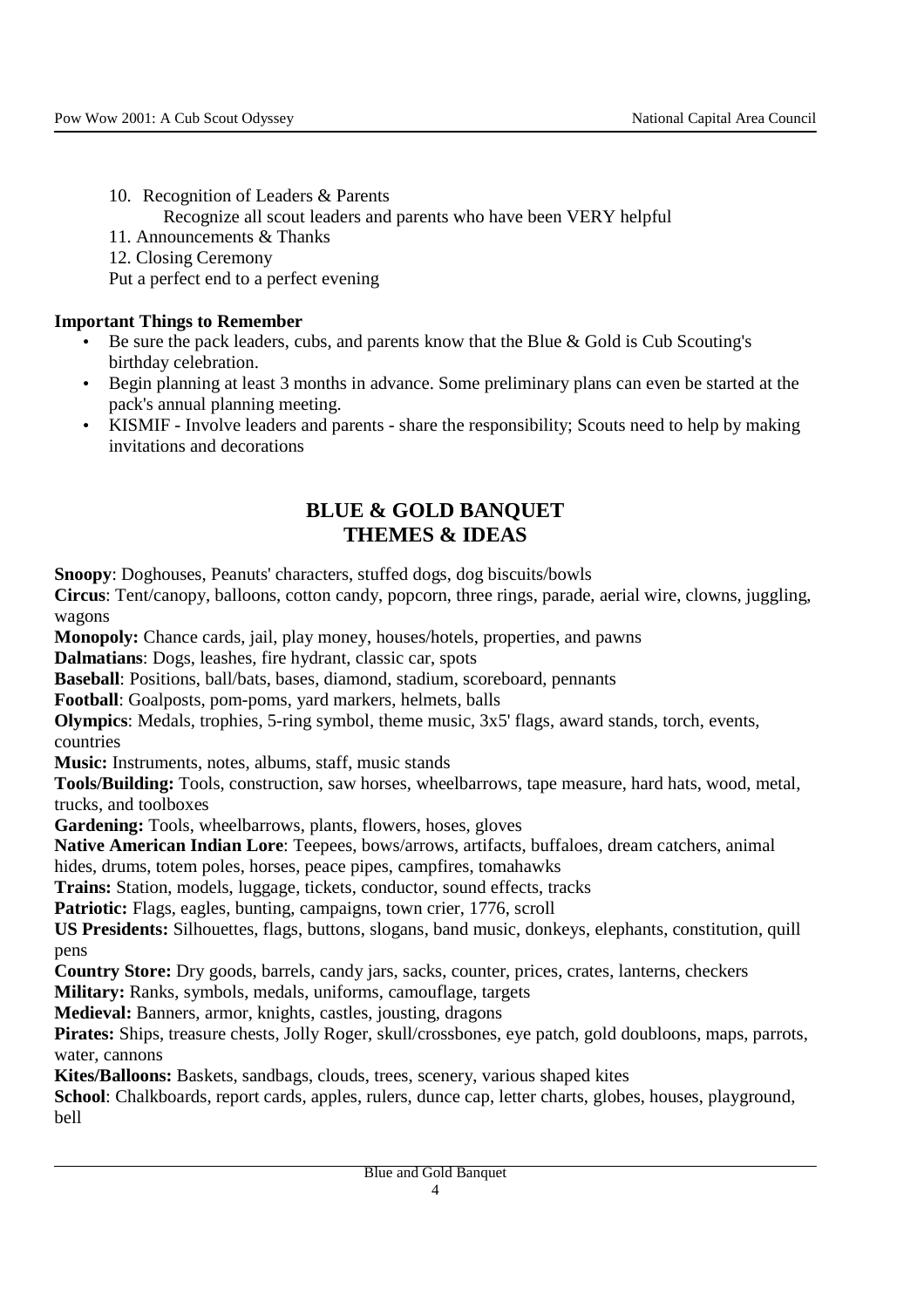**Bees**: Hives, honey, clover, flowers, cloches, honeycomb **Highways:** Road maps, cars, traffic signs, billboards, gas station, and roads made of black paper with adding machine white tape in center, Burma signs **Computers:** Function keys, stylized letters, continuous paper, disks, terms, monitors, zeros and ones **Noah's Ark:** Ark, animals, rainbow, dove, water, raindrops **Birdhouses:** Birds, branches, nests, sound effects, twigs, birdseed, birdbaths, bird feeders **Library:** Books, stands, shelves, carts, titles, magazines, card catalogue, Dewey Decimals **Western**: Cattle, brands, irons, campfires, chuck wagons, rail fence, hay bales, wood wheel **Farms:** Barns, tractors, implements, hay bales, silos, fences, animals, pies **Jungle:** Animals, trees, bushes, ferns, sound effects, hanging vines, Tarzan **Luau:** Palm trees, mats, low tables, pig roast, Mu Mus, leis, Hawaiian music, pineapples, coconuts, volcanoes, tikis, hula skirts, canoes, surfboards **Southwest:** Pueblos, Native American symbols, music, desert, cactus, rocks/canyons, sunsets **Occupations:** Teaching, preaching, healing, transmitting, building, flying, growing **Oriental**: Origami, chopsticks, silk, characters, artifacts, videos, kimonos, hats **Fish:** Tissue fish, water/waves, streamers, underwater, reefs, corals, fishnets, lures, poles/hooks, bobbers, boats **Send the Light**: Lighthouses, rocks, waves, blinking lights, signal flags, Morse code **Valentine:** Hearts, candy, ribbons/bows, valentines, flowers, cupids **Anytime**: Create life-size cutouts of your Cubs. Roll out craft paper on floor, trace around each, cut out and have them decorate it. Try action poses for added interest.

**Outer Space:** Rockets, stars, planets, aliens, spacesuits, moon rocks, mission control panel

**Around the World:** Countries, Cub Scout promise in other languages, flags, traditional costumes, artifacts, songs

**Disney**: Characters from movies, videos, movie posters, pictures from color books, tiny toys from fast food restaurants.

# **DECORATING HINTS**

### 1. **SIZE**

- 1. Think big! 2-4 feet across for shapes and objects
- 2. Simplified shapes
- 3. Outline them in dark color to give better definition

### 2. **THEME**

- 1. Repeat object around the room
- 2. Coordinate the entry, hall, and room
- 3. Use items related to the program theme

### 3. **COLOR**

- 1. Use bright colors
- 2. Use bold colors for contrast
- 3. Use a scheme of 2-3 colors

### 4. **LETTERING**

- 1. Use a style to match the theme (logger font for woods, gothic for medieval, etc.)
- 2. Make letters at least 6" high
- 3. Add variety (outline, solids, checks, shadows, etc.)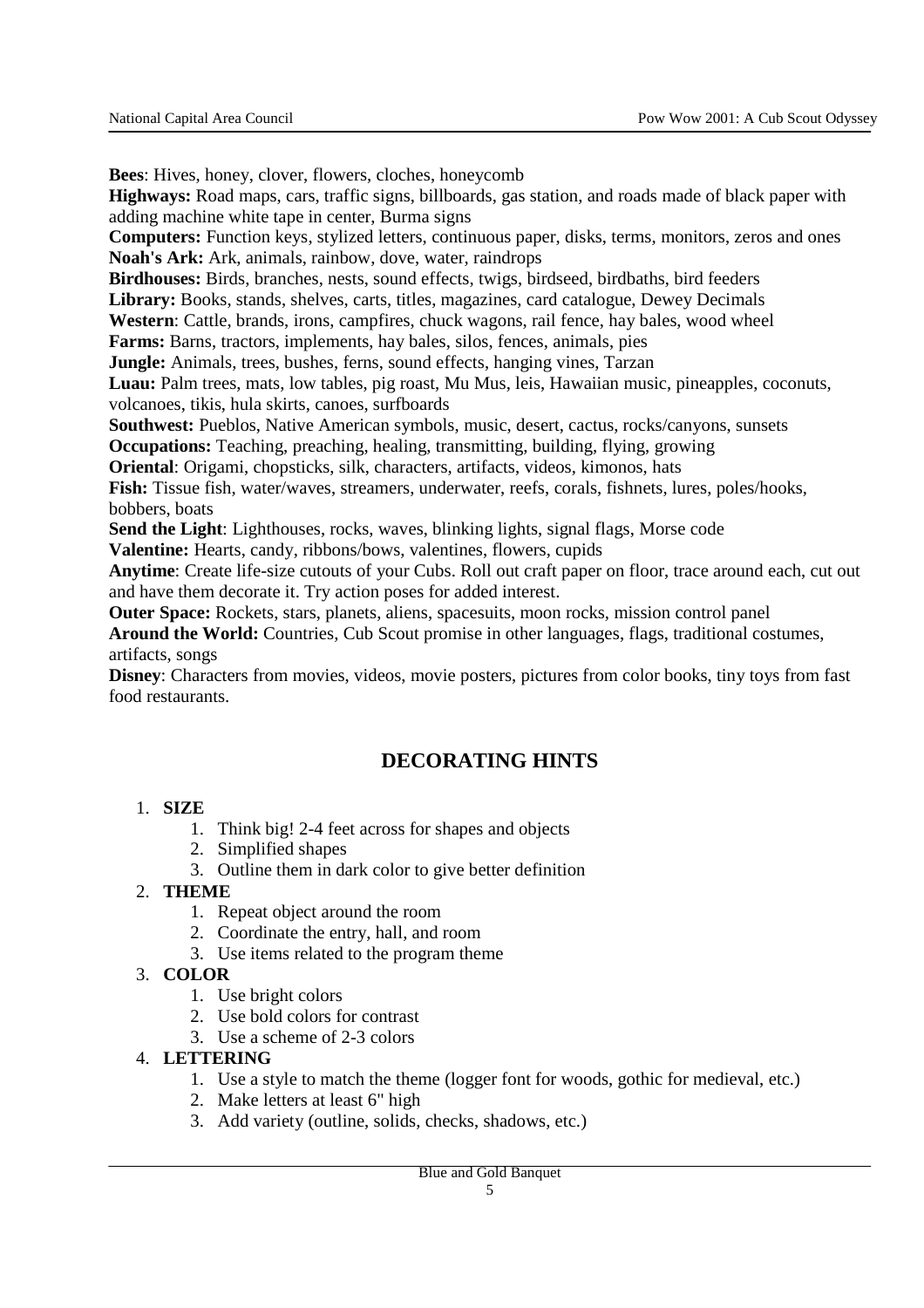### 5. **CONSTRUCTION**

- 1. Use overhead projector to enlarge images onto craft paper
- 2. Stuff tissue paper into chicken wire to make 3-D shaped decorations
- 3. Hang stuff from ceiling or wall with monofilament line (invisible string)

### 6. **TECHNIQUES**

- 1. Hang items from ceiling, even centerpieces, for added interest
- 2. Use 3-D displays (don't let everything be "flat")
- 3. Silhouettes are easier to make than detailed drawings
- 4. Murals
- 5. Mobiles and movement
- 6. Streamers from ceiling to table
- 7. Add recorded sounds and smells

### 7. **MATERIALS**

- 1. Paper/foil/poster board, tissue/crepe
- 2. Wood/wire
- 3. Fabric
- 4. Ribbon/raffia
- 5. Props/artifacts
- 6. Corrugated cardboard rolls

### **Centerpieces**

#### **Wild West**

#### • **Covered Wagons**

Paint checkbook boxes (or cover in construction paper). Cut wheels of heavy cardboard, draw on spokes and glue to sides of wagon. Insert a 4" - 5" dowel in front for wagon tongue. Add a half sheet of construction paper for the cover. Decorate cover.

#### **Circus**

#### • **Mini Balloon Bouquet**

Paint (and optionally decorate) Ping-Pong balls. Glue each to the top of a straw. Tie curling ribbon streamers under Ping-Pong ball if desired. Place inside decorated soup can.

#### • **Circus Stars**

Blow up small balloons (5-6" diameter). Cut off the top 2" of a large plastic cup for the base. Tape the balloon, neck down, in the base. Make different animal/character heads by adding yarn hair, wiggly eyes, paper ears, noses, smiles, or magic marker accents. (Some ideas: elephants, bears, ringmasters, lions, clowns, seals, etc.)

### • **Circus Train**

Use empty Kleenex boxes (the kind with oval cut out are best) for various circus train cars. You can paint them or cover them with construction paper or leave them as is. Glue brightly colored cardboard wheels to the four corners. Draw and color various paper animals to put into each box. Add paper "bars" to keep the animals in. Don't forget to make the giraffe box open to the top!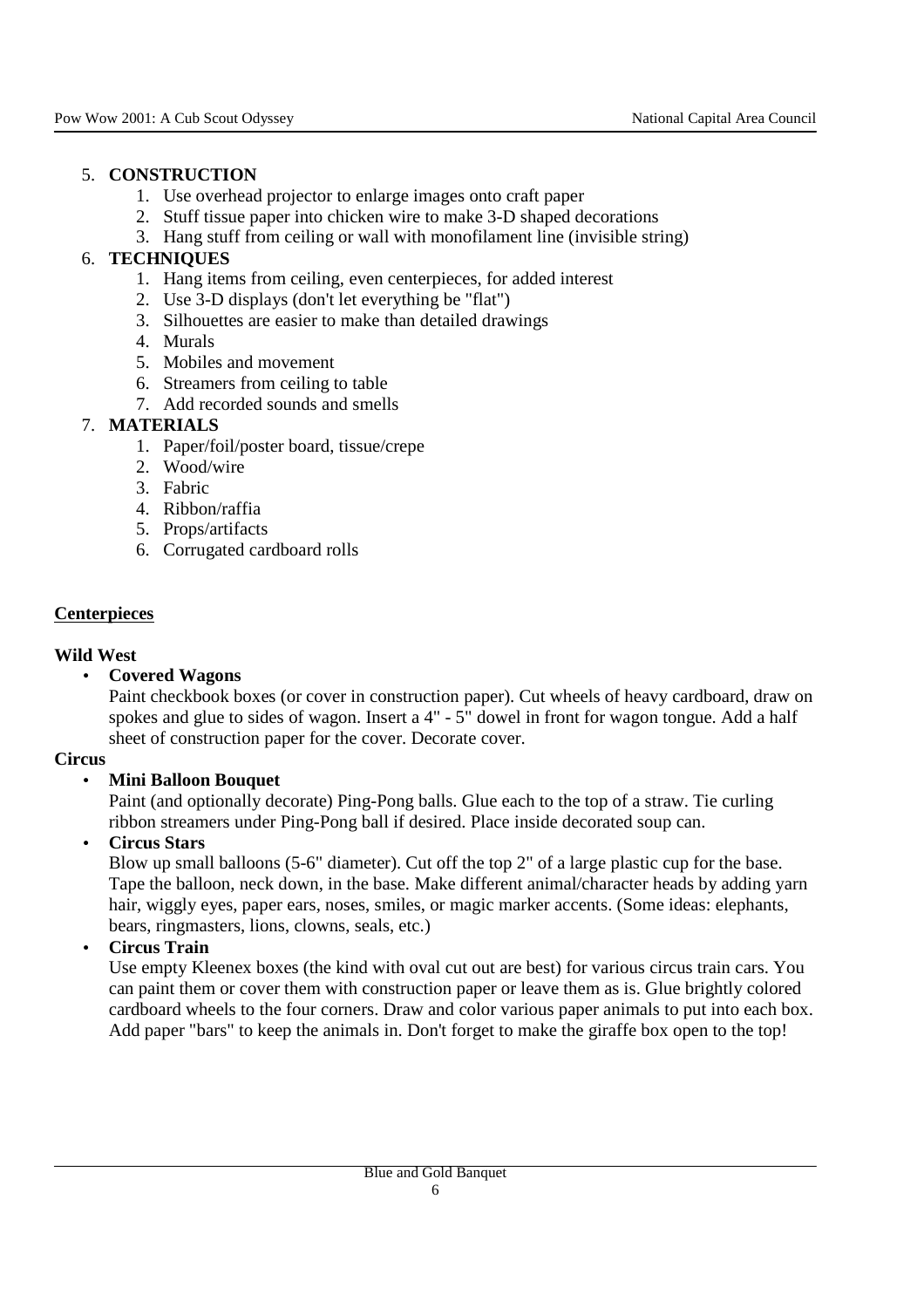### **Native American**

### • **Totem Poles**

Cut in half and decorate a paper towel tube. Add construction paper pieces for wings, etc.

• **Teepees**

Tie 3-4 coffee stirrers near the top to make teepee stand. You may want to hot-glue the stirrers in place on a piece of heavy paper that can later be trimmed away. Cover with 1/2 of a soft round tortilla shell. Can cut out a triangle shaped doorway. Decorate with fabric paint.

• **Trophy Skins**

Cut notches in four small dowels (tinker-toy type & length are good). Be sure the notches on each dowel are on the same side. Lay dowels out in a rectangle shape, pressing notched ends together. Tie/lash each juncture so the corners are solid. Cut out a piece of leather/suede in an animal shape and punch small holes along outside edge. Loosely lace through the holes and around the dowels with cord. When finished lacing, tighten the cord to make a secure hanging. Decorate the skin if desired. Prop up two against each other for centerpieces.

### **Grand Old Flag**

### • **Flags**

Paint a soup can (in stripes, and/or stars). Fill with crepe paper "fill." Corkscrew (wrap around pencil) the top third of some red, white, and blue pipe-cleaners. Can do the same with patriotic wire garland. Insert corkscrews and some small US flags in each can.

• **Yarn & Nail Flag**

Cut and sand a paper-sized piece of plywood. Pound 1/2" brads on the left and right sides of the wood for the stripes (1-3 nails per stripe (13 stripes) or as many as can fit on your plywood. Be sure the nails for the top stripes are placed more toward the center of the board - on the right side of the "field." Pound 1/2" brads on the top and bottom of the "field" (stars) area too. Now string yarn left to right around the nails for the stripes. Change yarn colors to match the actual flag. String blue yarn top to bottom in the field area. Add some sticky stars to the field. Attach a sturdy cardboard or wooden easel for the back.

### **General Ideas**

### • **Cub Family Bouquet**

Cut out 2" - 3" cub rank shapes (tiger, wolf, bear). Glue these to pipe cleaners or straws. Write a family member's name on each shape. Insert in foam in a basket or in a painted soup can filled with confetti string.

• **Logs**

Cut a hole in the side of a larger (juice can) sized can. Cover the cut edges with heavy tape (duct or masking). Cover can with plaster of Paris. Use different sized forks to "carve" bark grains into the still soft plaster of Paris. Paint when dry. Insert theme related items into the cut out hole.

### • **Blue & Gold Bouquet**

Make flowers by placing cub rank stickers back to back at the top of a pipe cleaner. Add metallic gold and blue spiraled (wrap around pencil) pipe cleaners. Insert all in Styrofoam in a flower basket. Put metallic confetti string over Styrofoam.

• **Mini Piñatas**

Cover regular sized balloons (6"-8" diameter) with 2-3 layers or newspaper strips dipped in papier-mâché' paste, letting each layer dry before starting the next layer. Leave the balloon knot open to insert the piñata on a sturdy drinking straw later. When dry, decorate it to fit your theme: animal, ball, and bright abstract. Use crepe paper, markers, construction paper, etc. If you like, cut a small flap and fill the balloon with lightweight candy and popcorn. To mount it, place it in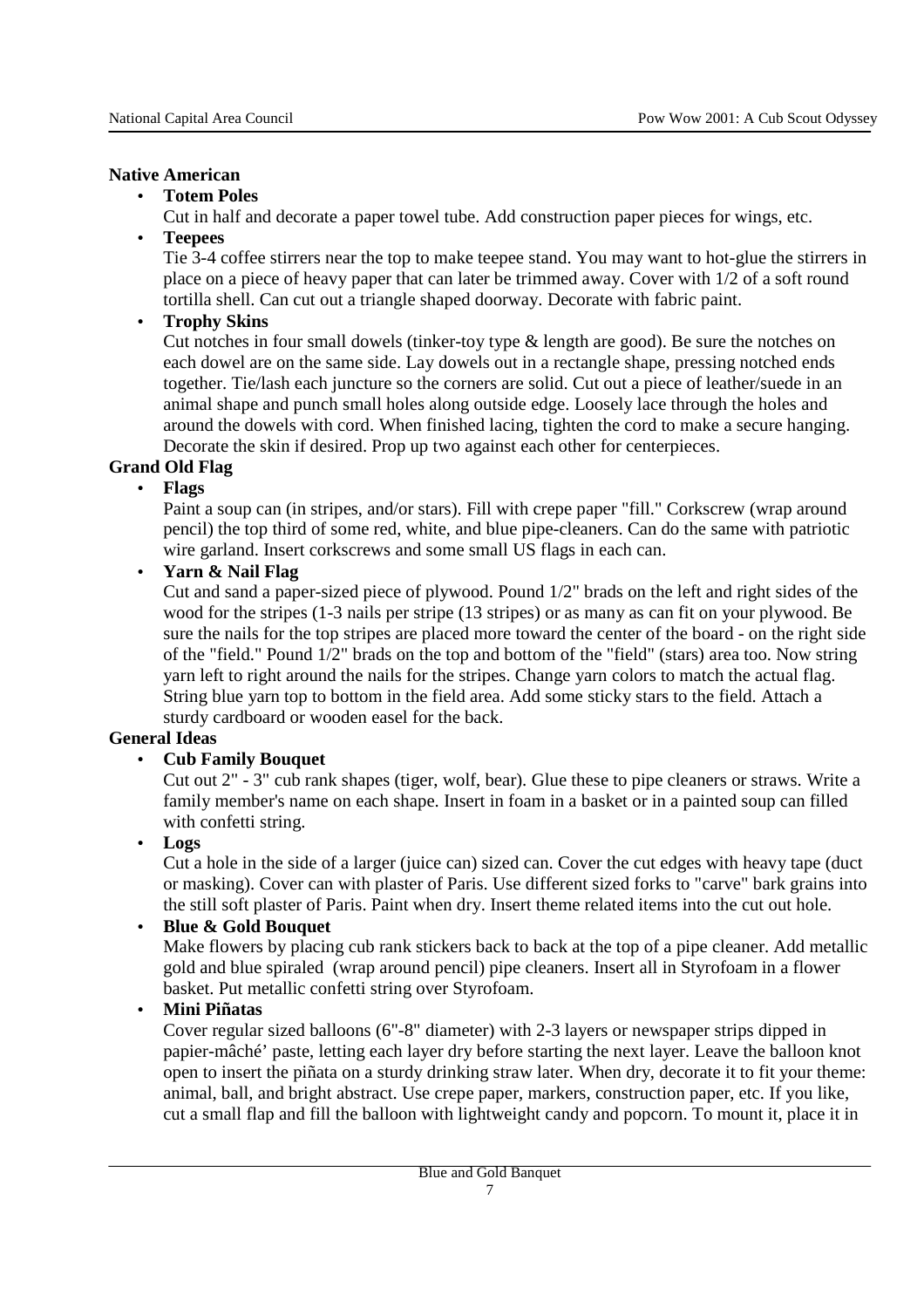either a vase, a decorated soup can or some modeling clay (depends on how heavy the balloon part is).

#### • **Pop Bottle Spray**

Using an exacto knife, cut off the top (spout part) of a 2-liter bottle just where the curve ends. Be careful to make this a straight cut. Now you want to cut (and keep) the tube part of the bottle. Throw away the curvy base. On the tube part: make a straight cut down one long side so the whole piece can be laid open. Now continue making vertical cuts parallel to the cut you just made. The cuts should be just a little longer than 1/2 the length of the piece. Essentially, you are fringing the large square of plastic. The fringe will naturally start to curl. Roll this up so the fringe curls outward - looking like a water fountain spray or a fireworks spray. Insert this into the spout (top part of bottle). You can also insert a 12" candle in this spout too.

### • **Baloo & Gold**

Make cutouts of Baloo (find pictures in the Cub handbooks, on the internet, etc.). They can be just his head or his whole body - the more shapes the better. Just make solid cutouts from blue construction paper. Double the construction paper so you can glue each pair of cutouts to opposite sides of 12" skewers (or long straws). Insert these into a gold painted soup can stuffed with gold Mylar confetti strips or into a piece or (painted) Styrofoam.

# **DINNER**

The type of menu selected for the banquet will be determined by current food prices; however, a wellbalanced meal should include meat, vegetable, salads, bread, dessert, and drinks. The following information will help the food committee in planning:

**Pot Luck Meal**- for a den of 8 families: 2 families bring meat dishes, 2 bring vegetables, 2 bring salads, 1 brings dessert, 1 brings bread and drinks.

#### **Guidelines for Amount of Food to Serve 25 People**

| Lettuce<br>Salad dressing<br>Potato Salad<br>Jell-O Salad | 3 heads<br>1 pint or $\frac{1}{2}$ pound<br>1 quart bowl<br>1-1/2 quart bowl or 13' $x$<br>$9"$ dish | Jelly<br>Rolls<br>Butter/Margarine<br>Cream for coffee<br>Ice Cream | $1\frac{1}{2}$ pints<br>50<br>1 pound<br>$1\frac{1}{2}$ pints<br>1 gallon |
|-----------------------------------------------------------|------------------------------------------------------------------------------------------------------|---------------------------------------------------------------------|---------------------------------------------------------------------------|
| <b>Baked Beans</b>                                        | 4 quart bowl                                                                                         | Punch/Tea                                                           | 2 gallons                                                                 |
| <b>Mashed Potatoes</b>                                    | 4 quart bowl                                                                                         |                                                                     | $(505$ ounce servings)                                                    |
| Carrots                                                   | $3 \#2$ cans                                                                                         | Coffee                                                              | 1 pound                                                                   |
| String beans                                              | $3 \#2$ cans                                                                                         |                                                                     | $(40-501$ cup servings)                                                   |
| Peas                                                      | $4\#2$ cans                                                                                          |                                                                     |                                                                           |
| <b>Baked Ham</b>                                          | 8 pounds                                                                                             |                                                                     |                                                                           |
| Swiss steak                                               | 10 pounds                                                                                            |                                                                     |                                                                           |
| Meat Loaf                                                 | 1 $\frac{1}{2}$ pounds pork, 3 $\frac{1}{2}$<br>pounds beef                                          |                                                                     |                                                                           |
| Chicken                                                   | 40 pieces                                                                                            |                                                                     |                                                                           |
| Pickles                                                   | $1\frac{1}{2}$ pints                                                                                 |                                                                     |                                                                           |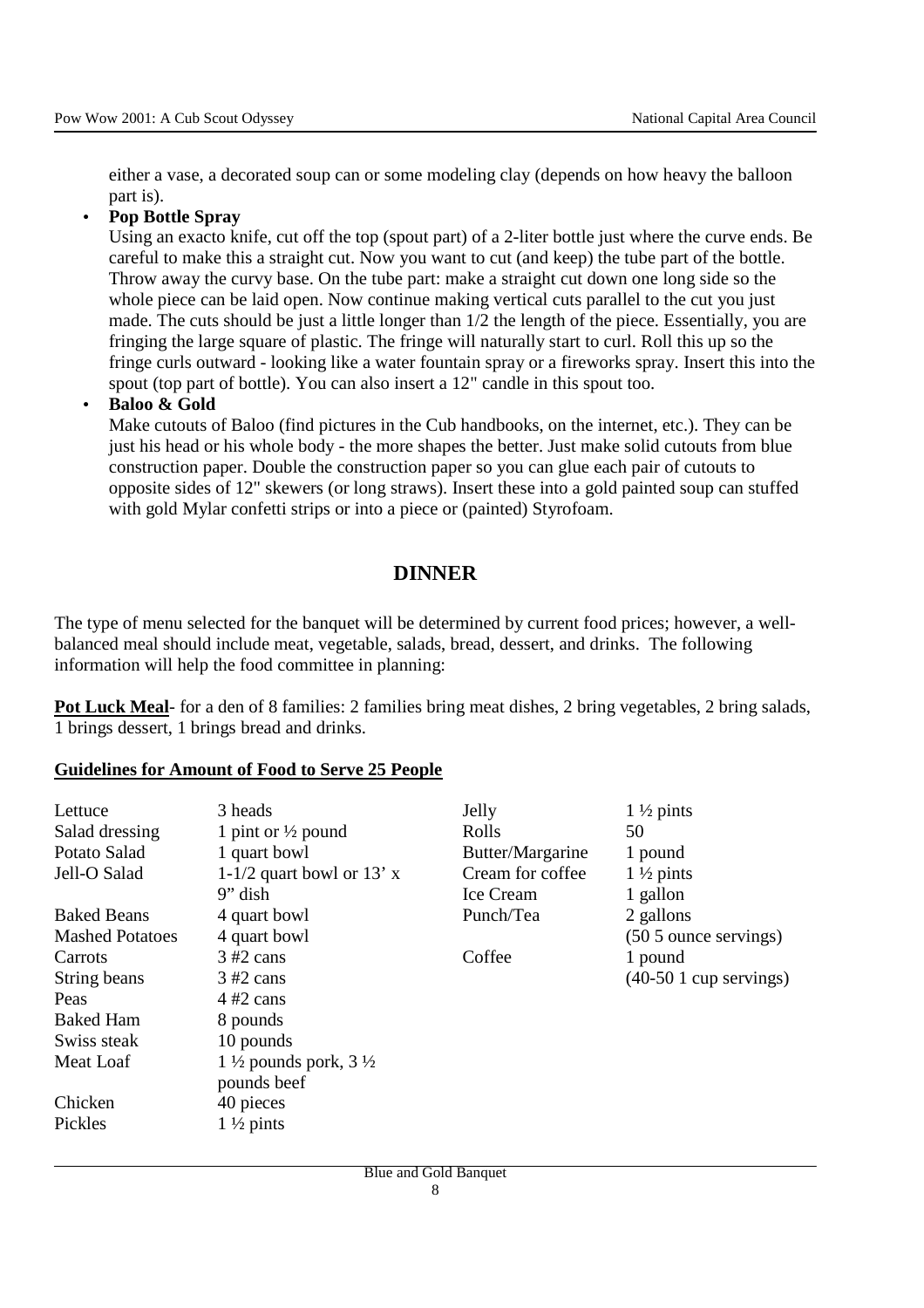# **NATIVE AMERICAN RECIPES**

### **Indian Table Grace**

Now I am about to eat, O Great Spirit, Give my thanks to the beast and the birds whom you have provided for my hunger and pray deliver my sorrow that living things must sacrifice for my comfort and well being. Let the feather of corn spring up in its time and let it not wither but make full grains for the fires of our cooking pots. Now I am about to eat.

| <b>Buffalo Stew</b> Taken from the website: http://www.nativetech.org/food/ |  |
|-----------------------------------------------------------------------------|--|
| Offered by Ishtacota ~ Cherokee Nation, Husband of Ketana' me (Serenety) ~  |  |
| Who learned this from great great grandfather of Serenety (Cherokee Orgin)  |  |

Ingredients:

| 4 Quarts water                 |  |
|--------------------------------|--|
| 2 lbs of red or white potatoes |  |
| (not russets)                  |  |
| 1 Cup of barley                |  |
|                                |  |

Preparation:

 Brown the buffalo cubes on high heat until seared about 3 min Add 4 quarts of water, potatoes and carrots and boil until Veggies are tender. Add stewed tomatoes, celery and barley. Cook an additional 5 minutes. Remove from fire and place into baking dish. Bake at 425 degrees for 30 minutes. Remove from oven and enjoy. *Note: this stew tastes really great -- you can use elk or bear or even rabbit in place of buffalo.*

### **Cherokee Yam Cakes**

#### Ingredients

1 cup mashed yams or sweet potatoes 2 cups sifted flour 1 1/2 teaspoons sugar 1 1/2 teaspoons salt

2 1/2 teaspoons baking powder 1/2-cup salad oil 1/2-cup milk

### Preparation:

Sift flour, baking soda, sugar and salt into a bowl. Pour oil and milk into a measuring cup but do not stir. Add to yams. Blend well. Add to flour mixture and mix lightly with fork until mixture holds together. Turn dough out onto a floured board and knead gently until smooth (about 12 kneading strokes). Roll dough about 1/4" thick and cut into rounds with floured biscuit cutter. Place rounds on a baking sheet. Bake at 425º for 10-20 minutes. Serve hot, or split when cold and toast.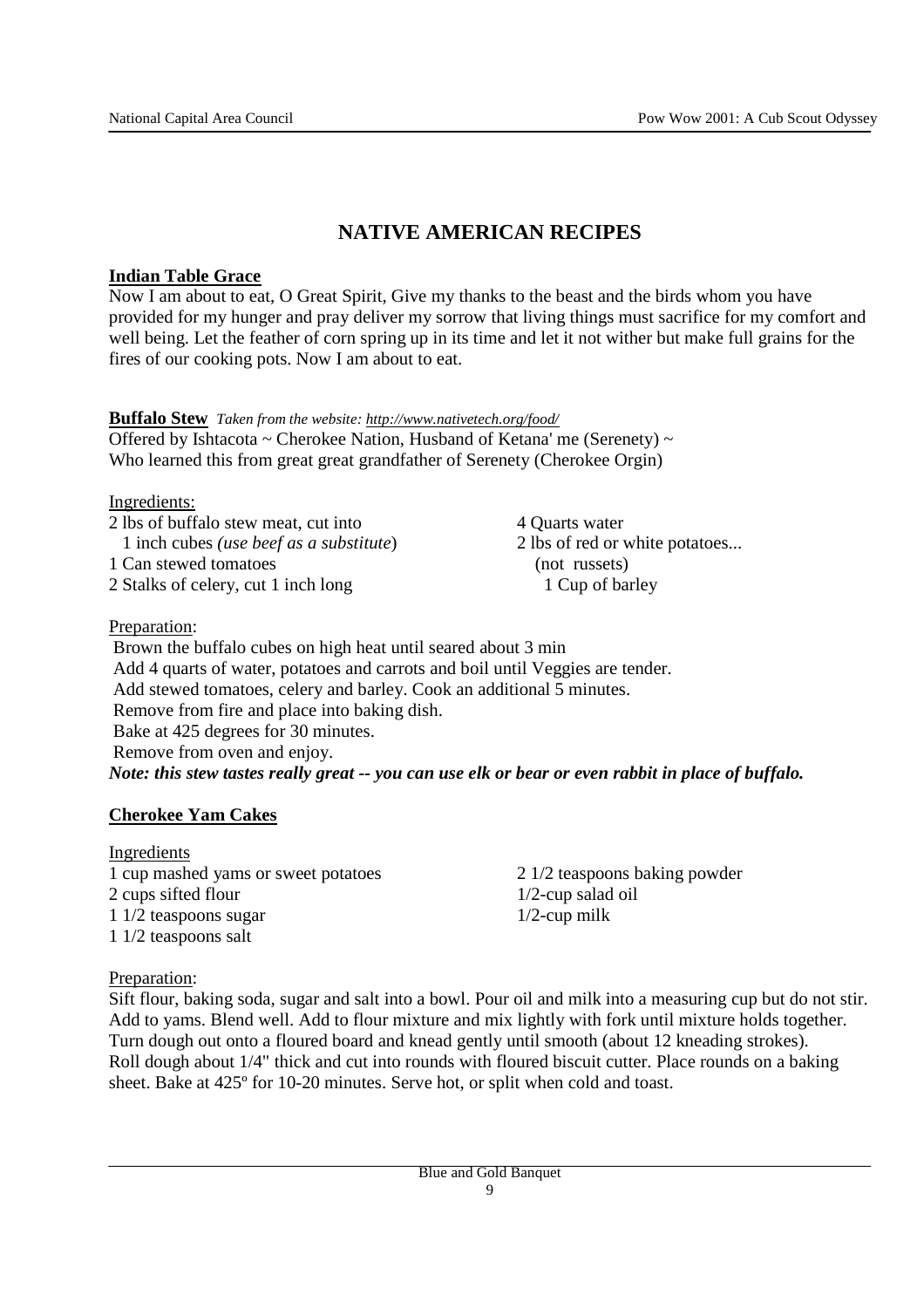**Navajo Fry Bread** Taken from the website: http://www.nativetech.org/food/ Offered by Mary Harris ~ Cherokee ~ ...who learned this from Navajo friends in Cortez, Colorado

Ingredients: 6 Cups Unsifted Flour 1 Tbs. Salt 2 Tbs. Baking Powder 1/2-Cup DRY Milk 2 2/3 Cup Warm Water Lard (or oil) for Frying. Preparation: Mix together dry ingredients Mix in water & knead on floured surface 'till it isn't sticky anymore. Put the dough in a plastic bag or wrap with plastic wrap to keep the dough from drying out. Heat lard in cast iron frying pan, but don't let it smoke! Pull off a piece of dough about the size of an egg & shape into about a 9 inch round. Poke a hole in the middle & add to hot lard & fry on each side until golden. Drain on paper towels or paper grocery bags. *If you are worried about how healthy this is, you can use oil instead of lard.*  Servings: Eleven +

**Wild Rice Casserole** Taken from the website: http://www.nativetech.org/food/ Offered by Lead Goose ~ Chippewa - Lac du Flambeau, Wisconsin ~ As adapted from Marlene Benner in the American Indian Society Cook Book of 1975

Ingredients:

1-cup wild rice (thoroughly washed under cold water in a mesh strainer). 3 cups hot chicken broth 3 Tbs. chopped onion

3 Tbs. Chopped green pepper ( I often use a mix of red, green and yellow for color). 1/2 stick margarine

Preparation:

Heat margarine in a frying pan over low heat. Sauté onions and peppers.

Add the wild rice and blend all together.

Transfer to a casserole dish and add chicken broth.

Cover and bake at 350 degrees for 45 minutes or until all liquid is absorbed.

*Note: Try other variations to compliment your entree. The basic goes well with chicken and turkey. Add chopped walnuts or cashews for holidays, beef broth with roast beef. Three cups of water with a couple strips of bacon goes well with pork roast. Garnish with parsley or cilantro for color.*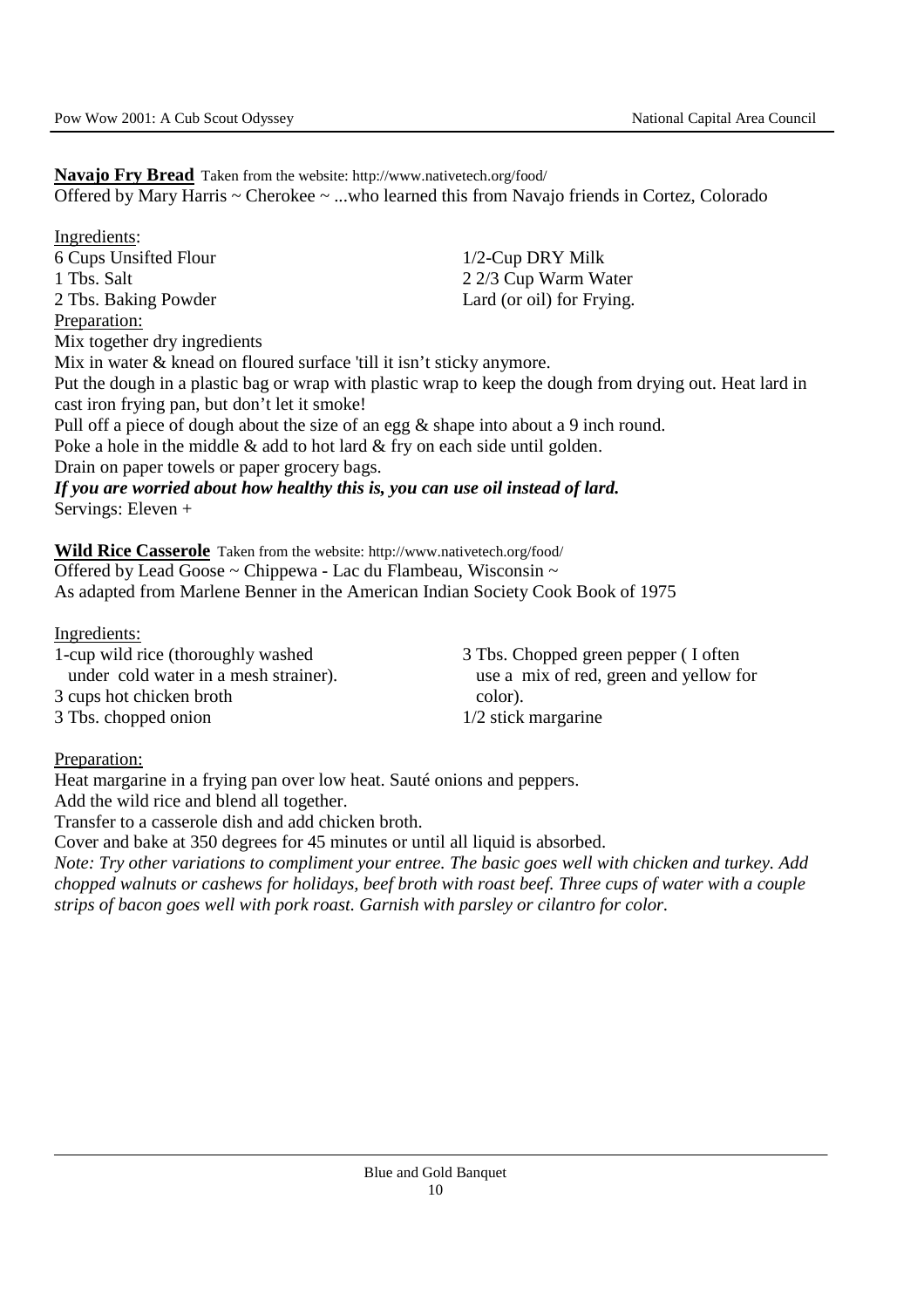### **Pitters' Indian Corn and Pumpkin Cakes**

Ingredients: 1 Cup cooked corn 3 Large eggs 3/4-Cup Milk 1/2-Cup Flour 1/3-Cup Cornmeal

Pumpkin Filling 1/4 Cup Minced shallot 1 1/2 Tablespoons Butter 1 1/3 Cups Pumpkin 2/3-Cup Cottage Cheese

2 Tablespoons Melted butter 1-Teaspoon Salt Tabasco to taste 1/4 Cup Chopped Scallion 3-Tablespoons Parmesan Cheese

1/4 Cup Minced Scallion 3 Tablespoons Parmesan Cheese Salt and Pepper

### Preparation:

Make cakes by blending in blender corn, eggs, milk, flour, cornmeal, butter and salt for 30 seconds. Transfer into a bowl and stir in Tabasco and scallion; cover let stand for one hour. Heat a 6-7 inch skillet until hot. Brush lightly with butter. Stir the batter well and pour 1/4 cup at a time into a hot skillet, rotate skillet until batter covers bottom of the pan. Cook cakes until underside is brown, turn and cook the other side until brown. Stack the cakes and keep them covered.

*Make pumpkin filling*: In a heavy skillet cook shallot in butter over medium heat until soft. Add the pumpkin mixture and cook one minute. Transfer the mixture into a bowl and add scallion, 3 tablespoons parmesan, salt and pepper.

To serve spread filling into cakes and fold over to form a wedge. Sprinkle tops with Parmesan cheese. Serve hot.

#### **Honey Drink --** From MasterCook

1-quart water 2/3-cup honey

Place water and honey in large container with tight fitting lid, and shake well to blend ingredients. Chill thoroughly, and serve iced in small glasses. Makes 1 quart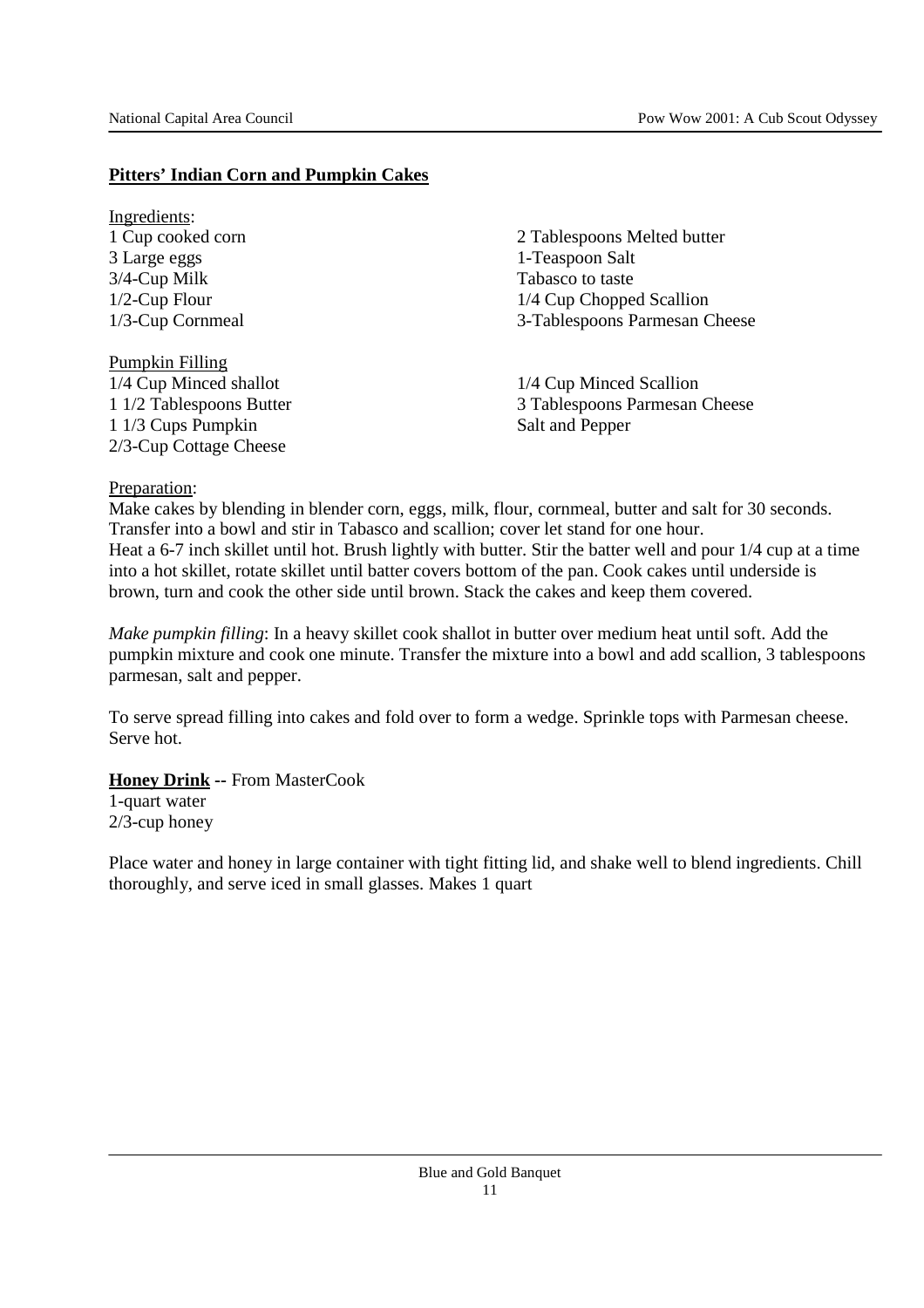# **OPENINGS**

### **Story of Cub Scout Colors**

*Arrangement: As curtain opens, three boys dressed in Indian costume are seated around an artificial campfire. One wears a chief's headdress; the other two are braves. Hanging on a tripod over the fire is a kettle that has a small can of dry ice and a blue and gold Cub Scout neckerchief concealed in it.* 

**Narrator (Cub Scout or Den Chief):** Many, many moons ago, the great chief Akela called a council to see what could be done to make his tribe the best of all tribes.

He told the first Indian brave to climb the mountain and tell the eagle to fly high into the sky and bring back part of the beauty of the sun. *(One brave exits)*

He told the second brave to go into the forest and tell the sparrow to fly high into the sky and bring back part of the beauty of the sky. *(Second brave exits)*

After a while, both braves returned. *(Both braves enter. One is carrying a bottle of blue water, the other a bottle of gold water. They hold up the bottles to show everyone)*

**Narrator:** Akela told one brave to pour some of the beauty of the sun into the council mixing pot. (The brave pours some of the gold water into the can in the pot, causing smoke)

**Narrator:** Then he told the other brave to pour some of the beauty of the sky into the council mixing pot. *(The brave pours some of the gold water into the can in the pot, causing smoke. Akela, the chief, raises hands toward the sky.)*

**Narrator:** Akela says that from this day forward, blue will stand for truth and loyalty and the sky above. Gold will stand for warm sunlight, happiness, and good cheer. *(Akela reaches into the pot and pulls out Cub Scout neckerchief)* 

**Narrator:** And that's why the Cub Scout colors are blue and gold.

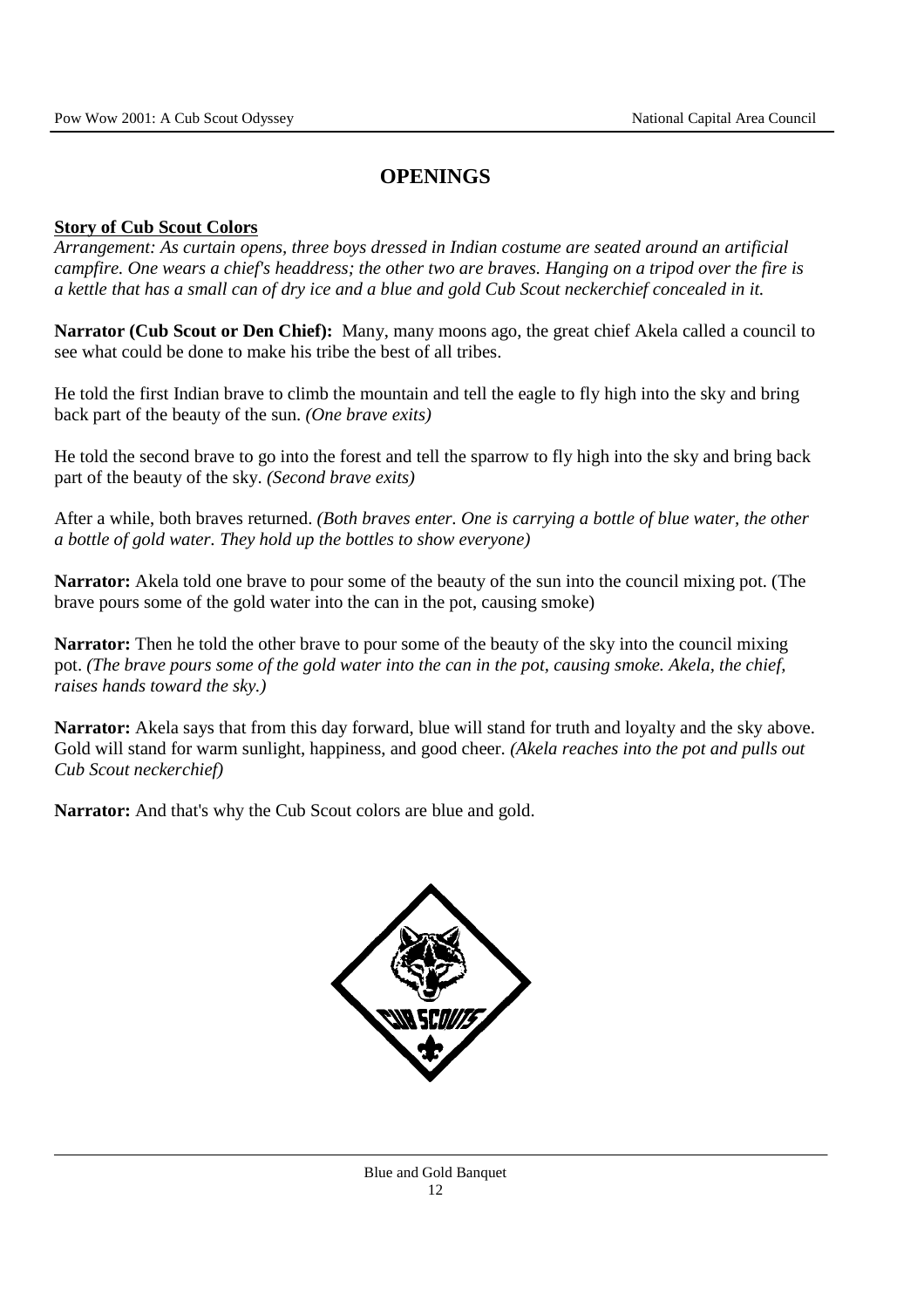#### **Blue and Gold Opening**

**Narrator:** We're gathered here tonight, To honor the Blue and Gold, And pay a tribute to Scouting, Which is 72 years old.

*Action for boys: Boys could hold up blue and gold cared for the first 2 lines and then turn them over for the last 2 lines where the # is printed on the back.* 

Now, as we look all about us, Scouting in action we see, Brining fun and adventure, As Baden-Powell meant it to be.

*Action for boys: As the first 2 lines are read they place hands over eyes as if shading them and looking from left to right. As second 2 lines are read, each one can hold up something showing Cubbing fun such as Pinewood Derby cars, sail boats, etc.* 

Let us all join together, As our program we start, By pledging allegiance to our Flag With our hand over our heart.

*Action for boys: Boys stand at attention and turn to face the Flag and lead the Pledge.*

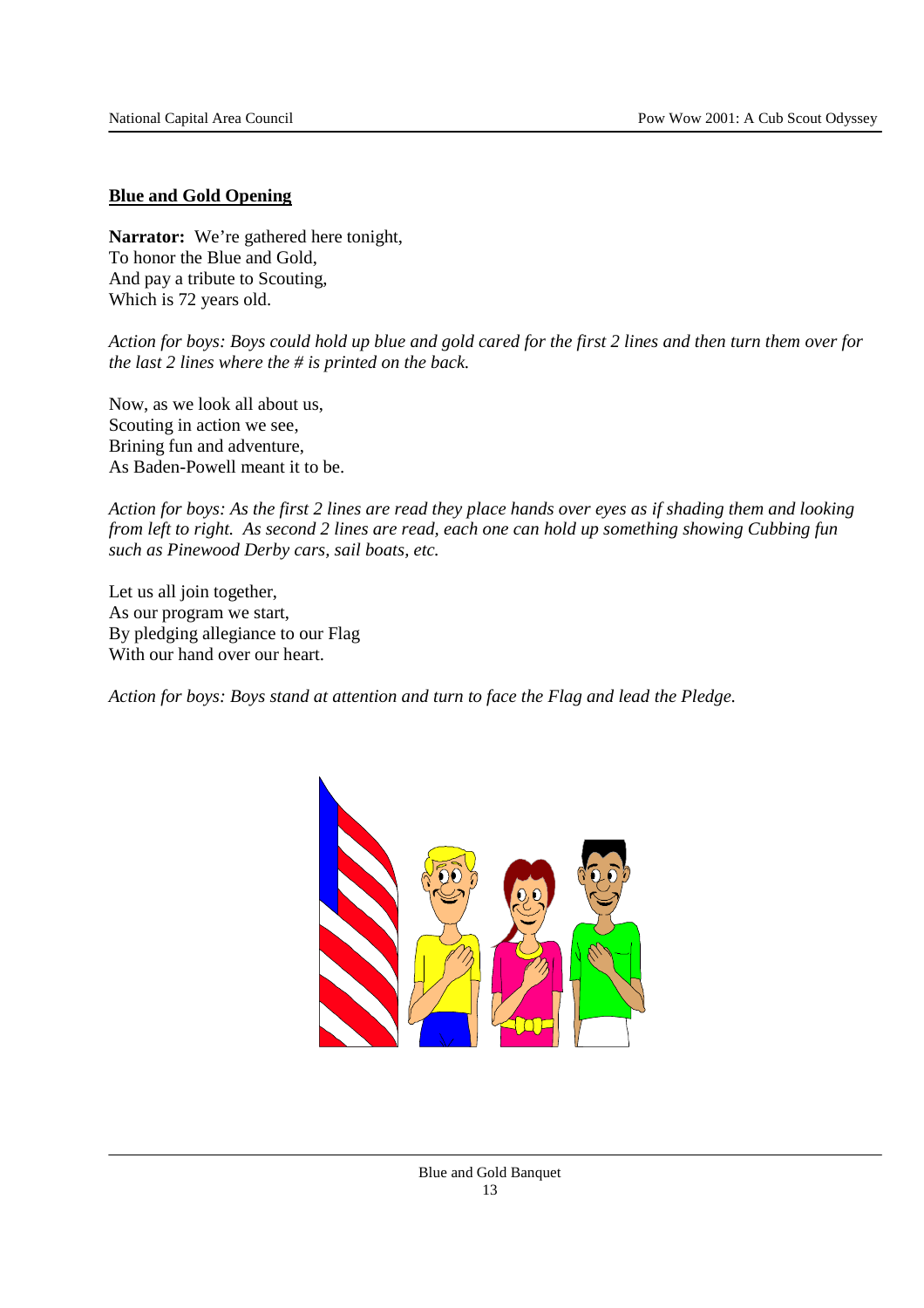# **INVOCATIONS/PRAYERS**

### **Blessed Are the Cub Scouts**

Blessed are the Cub Scouts who are taught to see beauty in all things around them. For their world will be a place of grace and wonder. Blessed are the Cub Scouts who are led with patience and understanding... For they will learn the strength of endurance and gift of tolerance. Blessed are the Cub Scouts who are provided a home where family members dwell in harmony and close communion. – For they shall become the peacemakers of the world. Blessed are the Cub Scouts who are taught the value and power of truth... For they shall search for knowledge and use it with wisdom and discernment. Blessed are the Cub Scouts who are guided by those with faith in a loving God... For they will find Him early and will walk with Him through life. Blessed are the Cub Scouts who are loved and know that they are loved... For they shall sow seeds of love in the world and reaps joy for themselves and others. AMEN.

### **100th Psalm of Scouting**

Make a joyful noise unto the world, all ye Scouters; Serve Scouting with gladness, and join the circle of Scouting with singing. Know that Scouting is the way; Its lessons have made us and we are grateful; We are its leaders, guiding young Scouts. Enter its programs with a cheerful spirit, and offer boys your praise. For Scouting is good! Its lessons endure forever, and its truths to all generations.

#### **Akela, Make Me An Eagle**

by Harlan G. Metcalf, Adapted by Merl Whitebook

Give me the strength to stand for right When other folks have left the fight, Give me the courage of the eagle Who knows that if he will, he can. Teach me to see in every face The good, the kind, and not the base. Make me sincere in word and deed, Blot out from me all shame and greed, Help me to guard my troubled soul By constant, active, self-control. Clean up my thoughts, my speech, my play, And keep me pure from day to day. 0, Akela, make of me an Eagle!

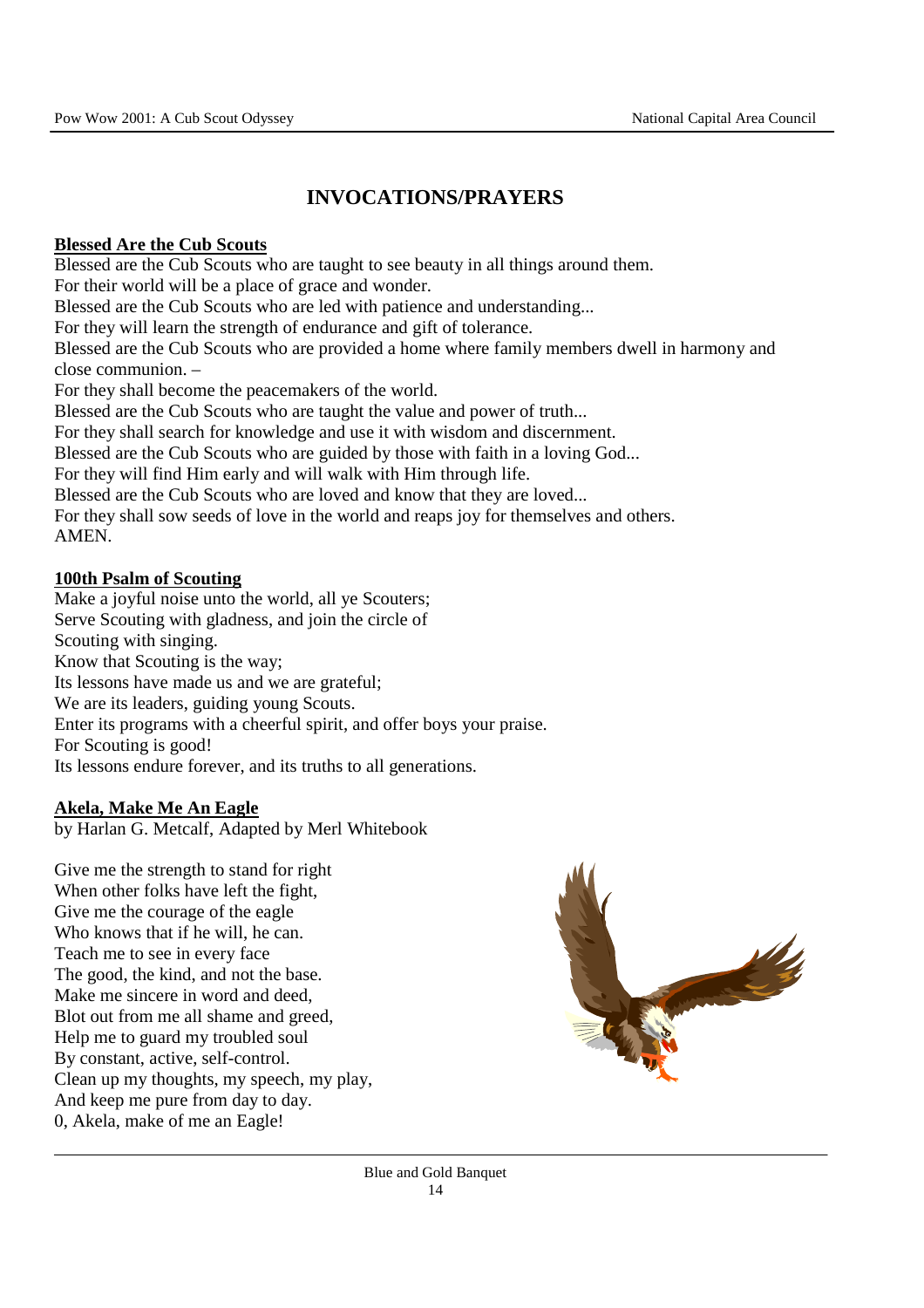### **SKITS**

### **The Cub Scout Trail-Skit**

*Props needed:*  Teepee or tent, Tiger Cap, Large boxes to make store and mountain Cardboard signs that read: Tiger Treat Center, Bobcat Store, Bear Mountain, Webelos Bridge, Rugged Road

*Setting: A simulated trail, with the teepee standing at the beginning, four signs held along the way by Cub Scouts, and the Den Chief and the end with the fifth sign. Blue and gold crepe paper streamers are wound around the signs marking the trail. Akela, attired in an "Indian" blanket and headband, is at the teepee. The prospective Cub Scout wears an old baggy shirt over his uniform as he steps up to meet Akela.* 

**Akela**: Can I help you?

**Boy**: I'm on my way to manhood.

**Akela**: Come; let's follow the blue and gold trail. It's the best way. First, we'll stop at the Tiger Treat Center. *(Boy goes in…puts Tiger cap on-comes back out)* 

**Boy**: Boy that was a treat! I searched interesting place, discovered new things and shared with my new friends! What is next?

**Akela**: Yes. But Tigers just give you a little taste of what is to come. Now we need to stop at the Bobcat Store, to prepare you for a longer more challenging journey. (*Boy ducks down and removes old shirt, and removes Tiger cap. Returns)* 

**Boy**: OK, I'm ready for the next step.

**Akela**: Follow the blue and gold trail. I will walk with you as your guide.

**Cub Scout**: *(at Wolf Tunnel)* I hope there aren't real wolves here! *(Ducks in and puts on the Cub Scout cap.)* 

**Cub Scout**: *(comes to Bear Mountain)* A mountain – WOW! Are you SURE this is the best way?

**Akela**: You're doing fine *(Comes to Webelos Bridge).* I must go to help others now. You did very well! Good luck!

**Cub Scout**: *(Salutes)* Thanks for your help. *(Crosses Bridge.)* This is the end of the trail. Is this manhood?

**Den Chief**: No, but you're getting there. Just follow the rugged road, to Boy Scouting.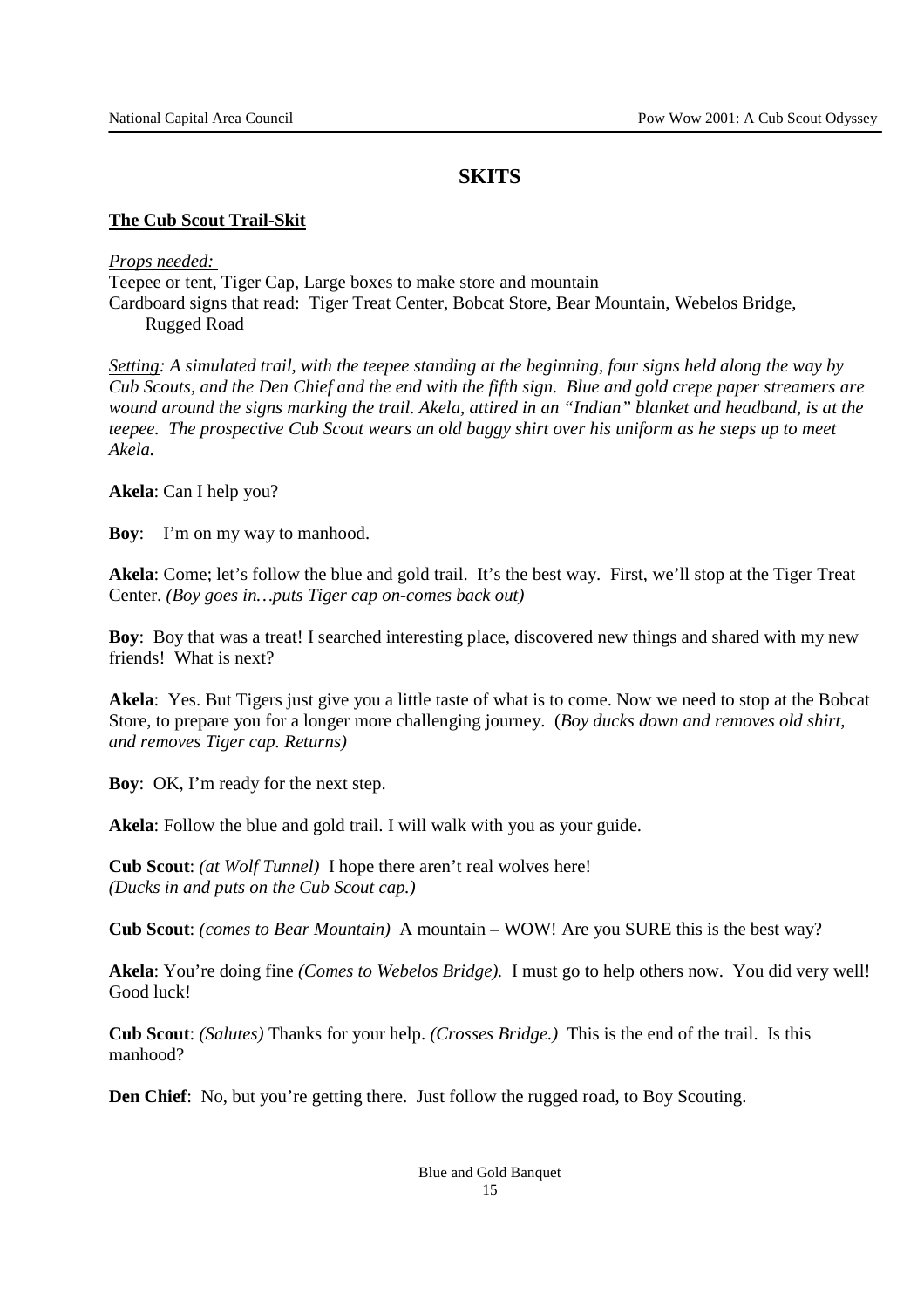### **SONGS**

#### **BIRTHDAY BSA**

*(Tune: On Top of Old Smokey)* 

We were all at the banquet On Blue and Gold Day The whole family came there To eat and to play. But then someone told me We're vears old. I could not believe What I had been told. Then they brought out a cake With candles on top. I counted the candles And I didn't stop. How could a Cub Scout Be 72? When I get old I won't be alive. Then someone told me An astonishing fact. That the Boy Scouts of America Is much older than that. My den leader told me That I shouldn't fret, That's the age of Cub Scouting. I'm not that old yet!

#### **TRAIL THE WEBELOS**

*(Tune: On Wisconsin)* 

Trail the Webelos Trail the Webelos Climbing all the time First the Wolf and then the Bear Will on your pockets shine. Keep on climbing Blaze the trail, and we will follow Hark the Webelos' call. On brother, on, until we're Boy Scouts all.

#### **THERE ARE CUBS**

*(Tune: There are Smiles)* 

There are Cubs both fat and skinny There are Cubs who like to fight. There are Cubs who play out in the backyard There are Cubs who gather stamps And scrape iron. There are Cubs who strive to do the right. But the rootin, tootin Cubs of our Pack, Are the Cubs who are best tonight.

#### **CHEW, CHEW, CHEW, YOUR FOOD**

*(Tune: Row, Row, Row your Boat)* 

Chew, chew, chew your food Gently through the meal. The more you chew, the less you eat And the better you will feel

#### **THE BANQUET**

*(Tune: On Top of Old Smokey)* 

Our Blue and Gold Banquet, is the best one in town. We celebrate Scouting While gulping food down. Cub Scouting is a pleasure And eating is too! So pass the fired chicken Yea, Blue and Gold!

#### **BLUE AND GOLD**

*(Tune: Are You Sleeping -- Round)* 

Blue and Gold, Blue and Gold We are true, We are true. Loyal are we Cub Scouts Loyal are we Cub Scouts To you. To you.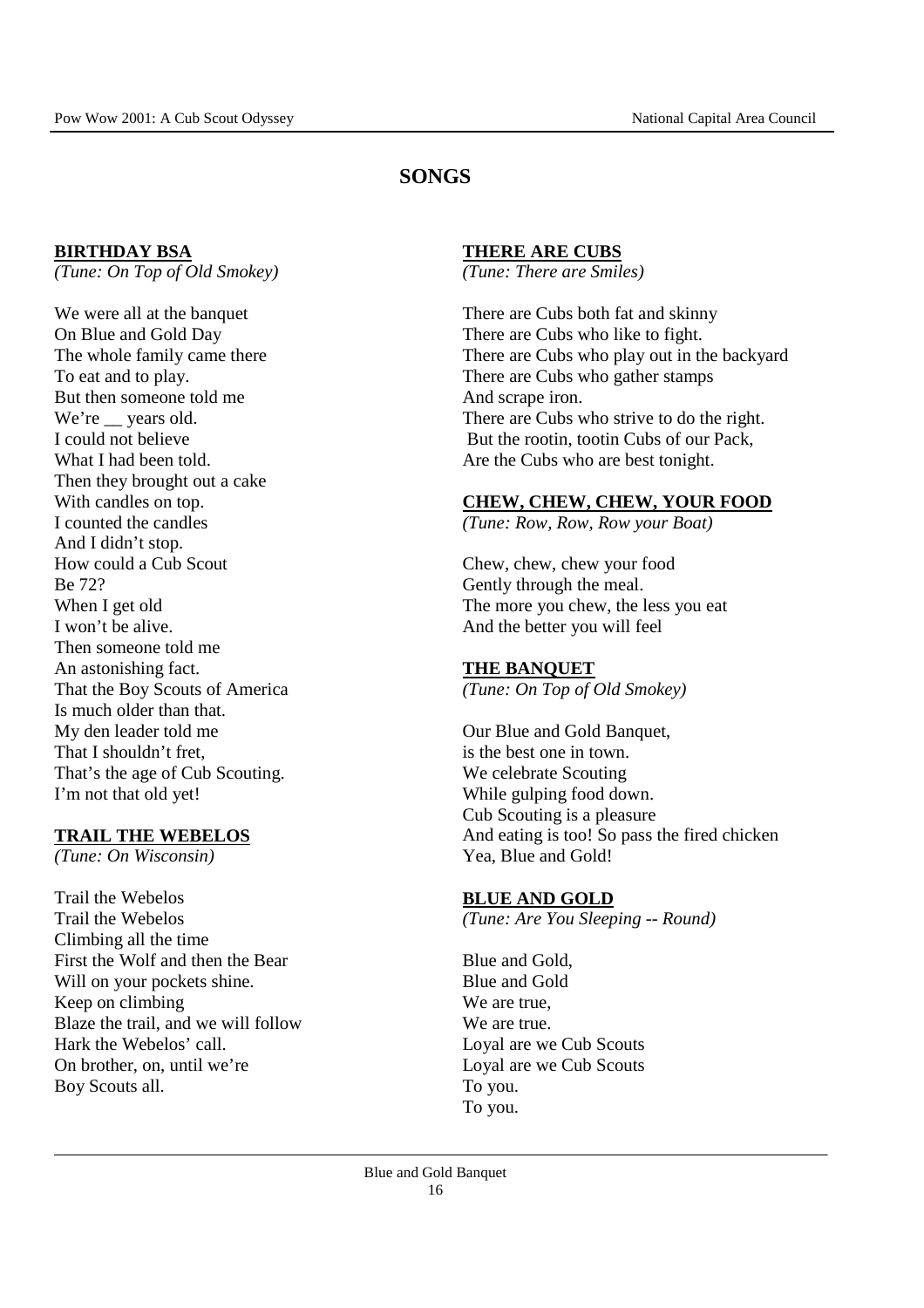### **BLUE AND GOLD TRADITIONS**

*(Tune: Jingle Bells)* 

While dashing all around To prepare for Blue and Gold The boys made napkin rings And placemats to behold. The nut cups, there were neat; The nametags were just right. O what fun it is to have A Blue and Gold Tonight

Chorus: Blue and Gold, Blue and Gold, Banquet time again. Families gather all around Ready to pitch in.

Fried chicken and baked beans; Potato salad too. A piece of birthday cake; Enough for me and you.

#### *Chorus*

Some people ate too much; But all enjoyed the meal. The friendship that was there Was warm and true and real.

#### *Chorus*

Blue and Gold, Blue and Gold Banquet time is here. Time to sing and celebrate Cub Scouting's  $72<sup>nd</sup>$  year.

Chorus

#### **JOHNNY, GO GET A SCOUT**

*(Tune: When Johnny Comes Marching Home)* 

Whenever you have sometime to spare, Johnny, go get a Scout. Recruiting is ev'ry boy's affair, So Johnny, go get a Scout For the more you muster the more they'll be To fill the Scouting company And we want them all, So Johnny go get a Scout!

Recruiting is one of our fav'rite games, Johnny, go get a Scout. It's played with a list of likely names, So, Johnny go get a Scout. There are millions now in the Scouting force, As many more who are not, of course And we want them all, So, Johnny, go get a Scout.

We'll make him a woodsman keen and strong, Johnny, go get a Scout. We'll teach him to know right from wrong, so, Johnny, go get a Scout. There's a lot of boys that you have in mind They're keen to join and are just the kind, And we want them all, So, Johnny, go get a Scout.

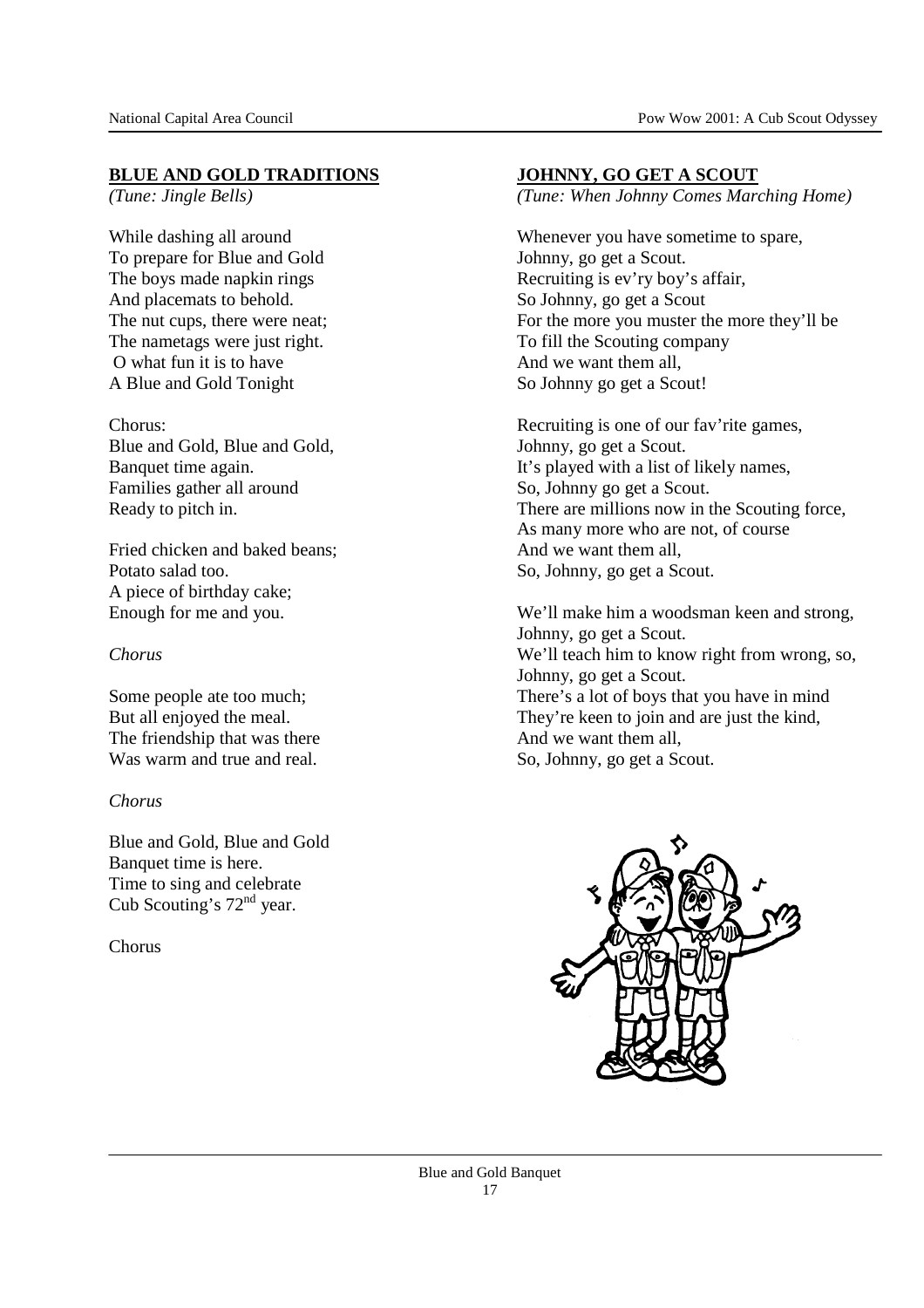# **ARROW OF LIGHT AND GRADUATION CEREMONY**

*Note: Ideally, this ceremony can be performed by an Order of the Arrow (OA) ceremonial team in an outdoor campfire setting; for example, at a pack picnic. This allows for a more natural feel as well as for the use of torches, firepots, and other "special effects". If an indoor setting is preferred by the pack, candles should be used in place of smudge pots. Either the OA team or the pack can provide the tokens called for in the ceremony. The team should have something prepared in case the pack doesn't (an arrow with a felt banner, leather thong bolo, etc.). The team needs to make sure (via the Webelos leader) that the Cubs participating in the ceremony know and can recite the Scout Oath and Law as they are called upon to say both in the ceremony. When performing the speaking parts, memorization is important, but also try to become familiar enough with the part so the words come out naturally.* 

### **Arrow of Light Ceremony**

*(The three principles -- Chief, Medicine Man, and Guide -- enter from the rear and take their positions: Chief at the North, Medicine Man at the West and Guide at the east.)* 

**Chief**: *(pausing for a moment to look out among the pack*) Cub Scouts, leaders, parents and guests; my brothers, Weuchsowagam, the Medicine Man, Witschindin, the Guide, and I, Takachsin, the Chieftain, bring you greetings and salutations. We have come before you tonight to fulfill a prophecy spoken in the legends of our tribe.

**Medicine Man**: The words of the prophecy say that in the springtime of each year, young braves will be found who have met the challenges of Akela and are ready to become warriors. My brothers and I have watched your pack and have found such braves among you. We have come to present them with the highest honor: the Arrow of light. But before this can happen, they must take a journey through their memories.

**Guide**: Many moons ago, you entered the Cub Pack. The first challenges you encountered were from the Bobcat clan. As you met them, you learned what it means to be a Cub, the Law of the Pack, and the three words that would inspire you to meet all other challenges: Do Your Best. *(Light firepot or candle)* Having started on the trail, you next sought to join the Wolf clan. Here you were met with twelve challenges, harder than the Bobcat tests, But with the cleverness of the wolf itself, you met them and continued on your journey. *(Light firepot or candle*)

**Med**: Now the trail became darker and fainter as you came to the Bear clan. Again twelve challenges were presented before you. As you met them, your knowledge grew and your spirit strengthened. It was this strength of spirit, like the bear, that prompted you to move onward. *(Light firepot or candle)* 

**Chief**: As you neared the summit, you joined the Webelos clan. The time of your testing had begun. In the Webelos clan you began to learn about Scouting. Just as you learned the ways of the brave as a Bobcat, Wolf, and Bear, as a member of the Webelos clan you would learn the ways of the warrior. *(Light firepot or candle*)

**Chief**: In time, you earned the Webelos badge, blazing the rest of the trail on your own. Now at last you have reached the summit and the end of this journey.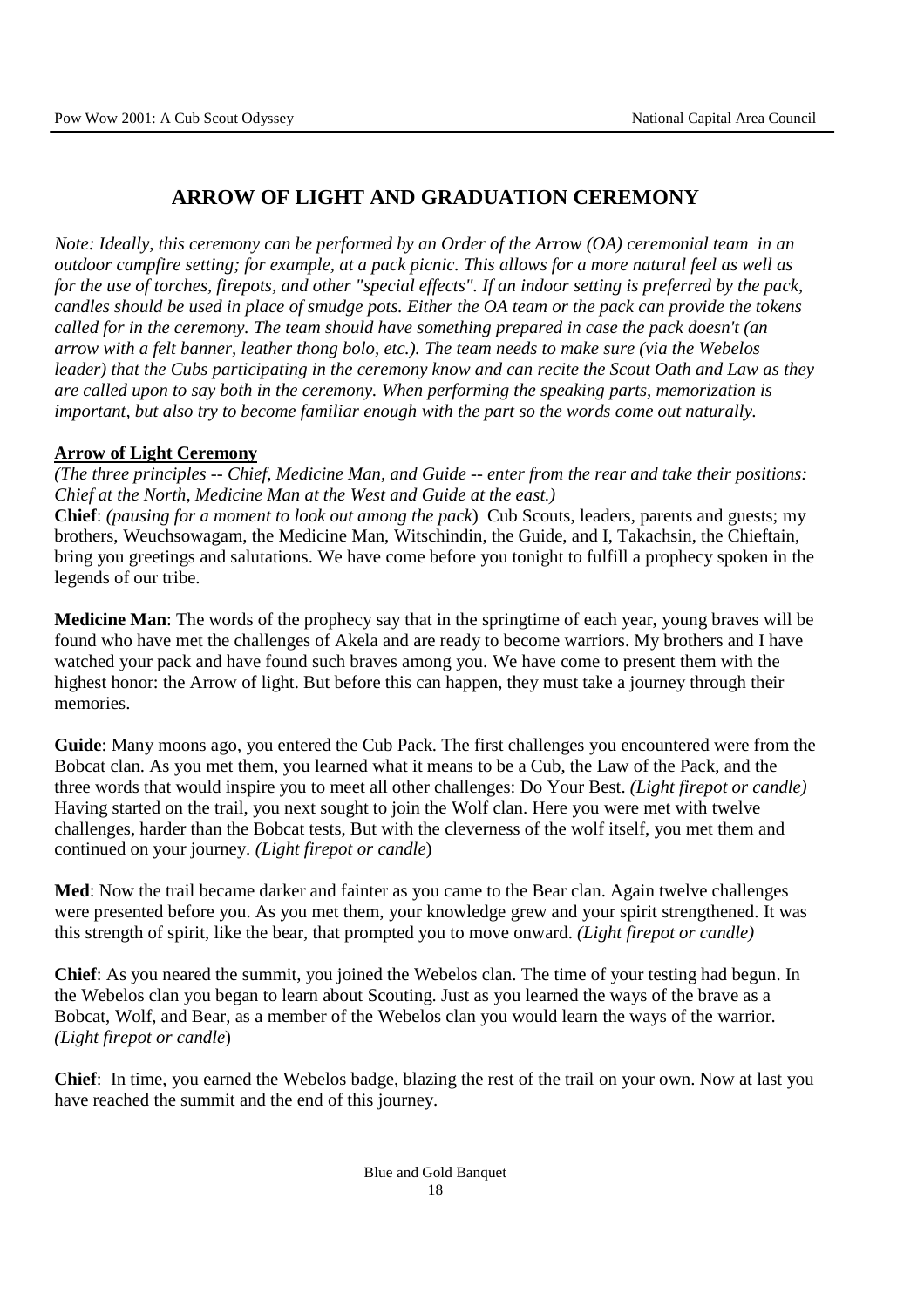*(To other principles)* Let the Arrow of Light be conferred upon them.

**Guide**: *(to Chief)* Wait, Brother Takachsin! Before receiving this most high honor, they must hear its legend so they may understand and appreciate what they are to receive.

**Chief**: *(to Medicine Man)* Brother Weuchsowagam, let the legend of the Arrow of Light be known to all present.

**Med**: *(Moves forward)* In the ages past, when the Nations of the red man spread across the land, there was a young member of one tribe called Akela. Akela wished to be a warrior as the older men of his tribe were, but no one would consider him so. "Little Akela, he is too young to join the hunt," they would say. "Too slow to run with the Bobcat clan. Not clever enough to hunt with the Wolf clan. Such a young one is not strong enough to join the Bear clan." No matter how hard Akela worked, all ways were barred to him. But the Aged Chieftain of the tribe saw Akela differently than the rest. "The spirit of this young one burns brighter than the largest fire. Akela has served his brethren well for one of his age. The time will come when the tribe will need only that which Akela can give."

One night in the fall during the harvest, a party of warriors was canoeing back to their village after a hunt. On this night, the fog rolled thick across the river. The fog was so heavy, the river path back to the village was hidden from view. A nearby river path to the right led to a roaring chasm. The warriors did not know the safe path to take and were trapped.

Akela had been practicing his hunting skills in the hills above the river and had seen the danger to the canoe. He wrapped an arrow in a skin, set it aflame, and shot it into the sky toward the safe river path. The warriors in the canoe saw the flaming arrow through the fog and followed it toward the safe river path and the village.

The warriors went to the Chieftain saying, "We were trapped on the river and the Highfather sent an Arrow of Light through the sky to guide us." The Chieftain smiled and said, "The sign which led you to safety came not from the heavens but from one who you thought was too young to do anything." He brought Akela forward to the surprise of the warriors.

"Akela has proved himself worthy to wear the name of warrior. He has aided his brothers in their time of greatest need. Hereafter, all young members of our tribe shall become warriors only after meeting the challenges of the Arrow of Light. Let them each be filled with the spirit of Akela and follow his example of unselfish service to our brethren." And it was made so and carried through to the present day as you Webelos stand before us now, ready to receive the Arrow of Light.

**Guide**: Will the following Webelos an their parents please stand before us as your names are called. *(As Guide recites or reads names, the Medicine Man should direct Webelos to make a line across the southern end of the circle. Parents should stand behind their son(s).)*

**Chief**: Before this honor is conferred upon you, I must see your devotion to the high ideals of Scouting. Therefore, I ask you all now to raise your right hand to the Scout sign and repeat with me, the Scout Oath and Law. *(Raises hand in the sign of the Boy Scout -- followed by other principles and Webelos - and leads them in the Scout Oath and Law, which they say together.)*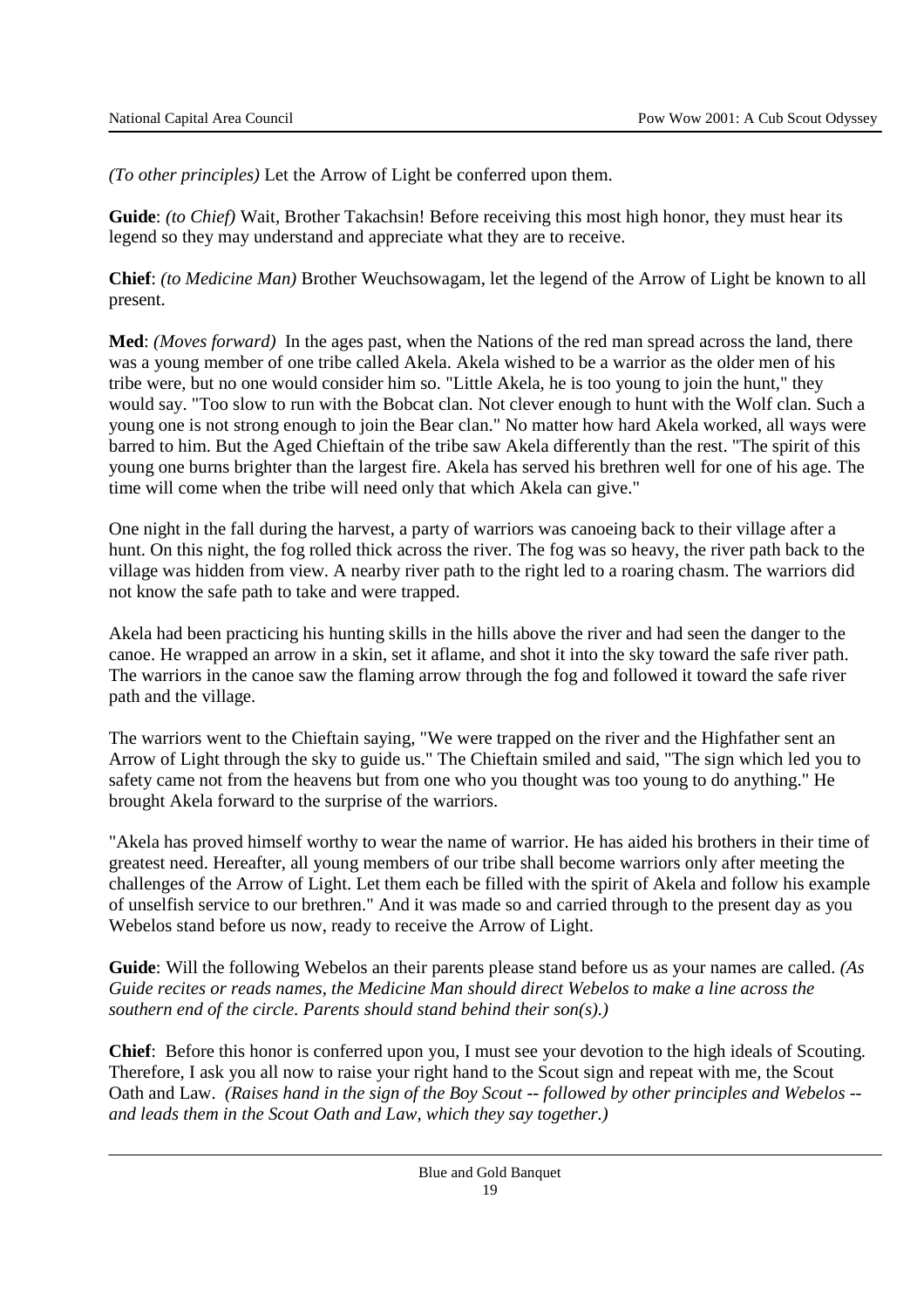**Guide**: Having met all of its challenges, it is our duty and privilege to award you with the highest Cub Scout honor -- the Arrow of Light.

*(To parents)* Because of the support and guidance you have given these braves, I give the Arrow of Light to you to present to them. *(moves to the front and gives the Arrow of Light card and/or patch to the parents who then present it to their sons.)* 

**Med**: My brothers and I also present you with this token from your pack. *(or say our tribe if your team supplied the tokens)* Keep this in remembrance of this occasion*. (Moves forward and presents each Webelos with a token. As he does so, the Chief and Guide congratulate each Webelos with the Scout Handshake. NOTE: If the Webelos are to be inducted into the troop at this time, continue, otherwise, jump to the closing below.)*

### **Graduation Ceremony**

**Guide**: *(After all principles have returned to their places)* Parents, you may be seated.

**Chief**: As we have said before, this ceremony marks an end of a journey. But even as this journey ends, another is just beginning. Here at the summit of Cub Scouting you have found the start of a new trail. This trail is a pathway that leads to the realm of our brothers in the sky, the Eagles.

**Med**: But the trail will also be long and difficult. As you journey, you must keep the spirit of Akela strong within each of you. It will give you strength and guidance as you move onward.

**Guide**: *(Medicine Man moves between the members of the Scout troop and the Webelos)* The time has come for you to begin on the new trail. To join the clan of the warriors: The Scout Troop. Each of you shall now cross the bridge and be welcomed by the Troop members.

**Med**: As the night is a bridge between each day, let this be a bridge for each of you to the fellowship of Scouting. *(Medicine Man moves aside to let the Cub Scouts pass and cross the bridge. Webelos cross and are welcomed by a Troop member, after all have crossed and are greeted, Guide continues.)*



Blue and Gold Banquet 20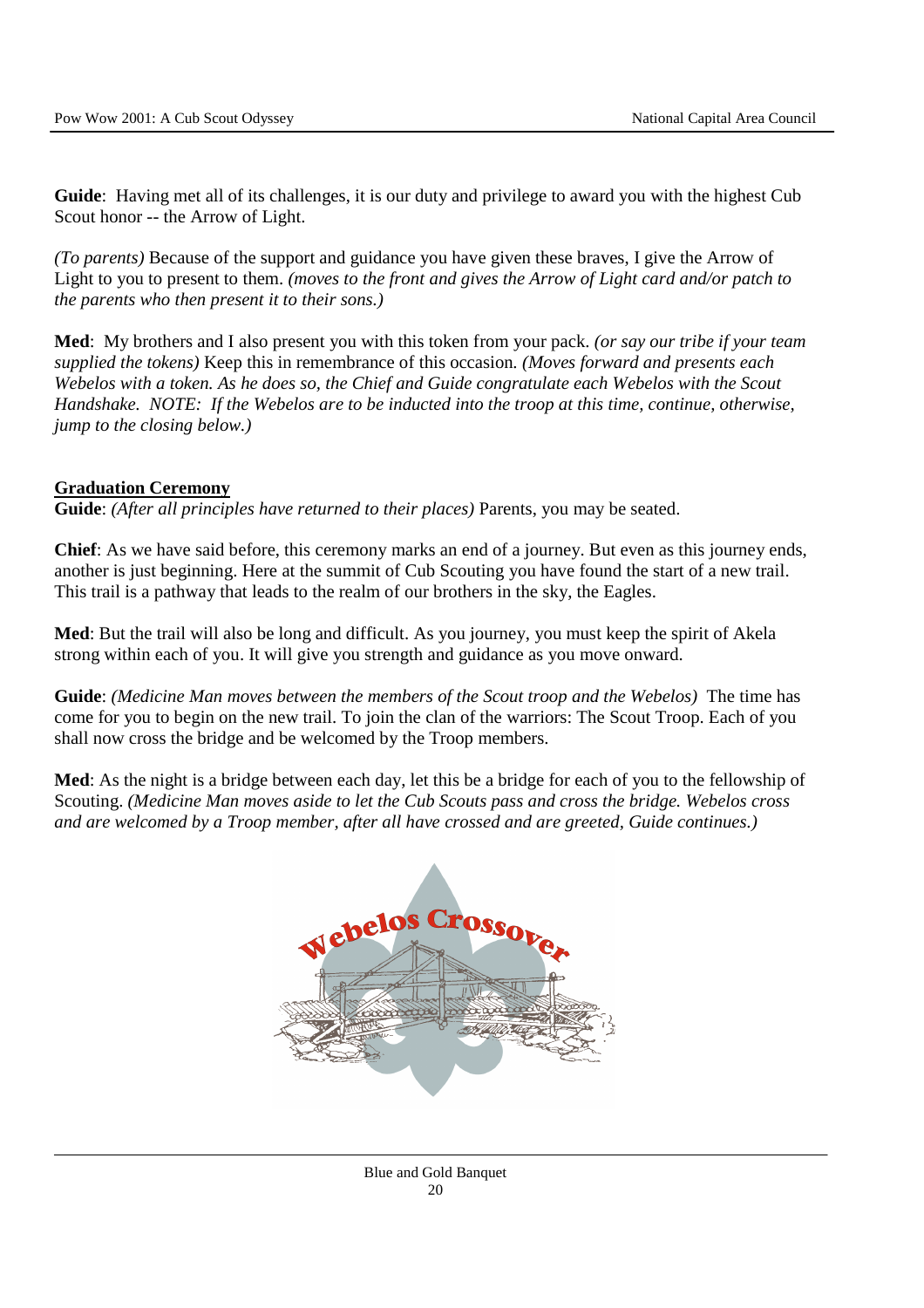### **Closing Ceremony**

**Guide**: *(To all still standing*) You may now be seated.

**Chief**: Once again, I congratulate you on your achievements. Having finished the work for which we were called to do, we now depart this gathering of your pack. Before we go, I would remind you to keep Akela's spirit alive. Let it ignite a spark within each of you that will fan into a fire as you grow. *(Pause)* 

We challenge all the younger braves present to continue on your trails and strive to reach the summit and the Arrow of Light. May the great master of all Scouts be with you until we meet again. *(Principles silently depart)*



### **FUN AWARDS**

**Our eyes are on you** -- For the leader who sets the example (button eyes on a large felt U) **Order of the spare marble** -- For the person who's lost 'em (a marble glued to a small piece of wood or to a string)

**Spark plug award** -- For the person who is the spark of a project (a spark plug mounted to a piece of wood)

**Berry good job** -- For the person who did a "Berry good Job" (a wax or plastic berry (any kind) mounted to a piece of wood)

**Heads up award** -- For the person who is heads above the rest (a plastic head mounted above a piece of wood using a piece of wire to keep the head above the wood)

**Measure up award** -- Your performance sets the standard (a ruler mounted to a piece of wood) **Bonafide award** -- for the person who needs an award! (a dog bone mounted to a piece of wood) **Nuts about the job award** -- for the person who had to be nuts (2 or 3 peanuts glued to a piece of wood)

**Order of the bear** -- For those that bear up under pressure (a plastic bear with a tire gauge) **Kiss award** -- for those who deserve a kiss (a Hershey's kiss - silver foil)

**Gold Kiss award** -- for those who REALLY deserve a kiss (a Hershey's pecan kiss - gold foil) **Lifesaver award** -- for that person who saved you (a Lifesaver on a string)

**Banana Award** -- for the person with great appeal (a wax or plastic banana mounted on a piece of wood)

**Bright Idea award** -- For those who had a bright idea (a light bulb mounted to a piece of wood) **Helping hand award** -- For those who were willing to help (trace a hand on construction paper mounted to a piece of cardboard

**Hat's off award** -- For someone we take our hats off to (an old hat mounted on a piece of wood) **Right foot award** -- For those who got us off on the right foot (Trace a RIGHT foot --use caution some may not know left from right)

**A note to start on** -- For those who got us going (a musical note mounted on a piece of wood) **Big heart award** ----- For those who always seem to have one (heart shaped craft material of any kind then decorated)

**Udderly Ridiculous award** -- Blown up latex glove

**Well Done** -- Burnt slice of toast

**Nuttiest** -- A bag of nuts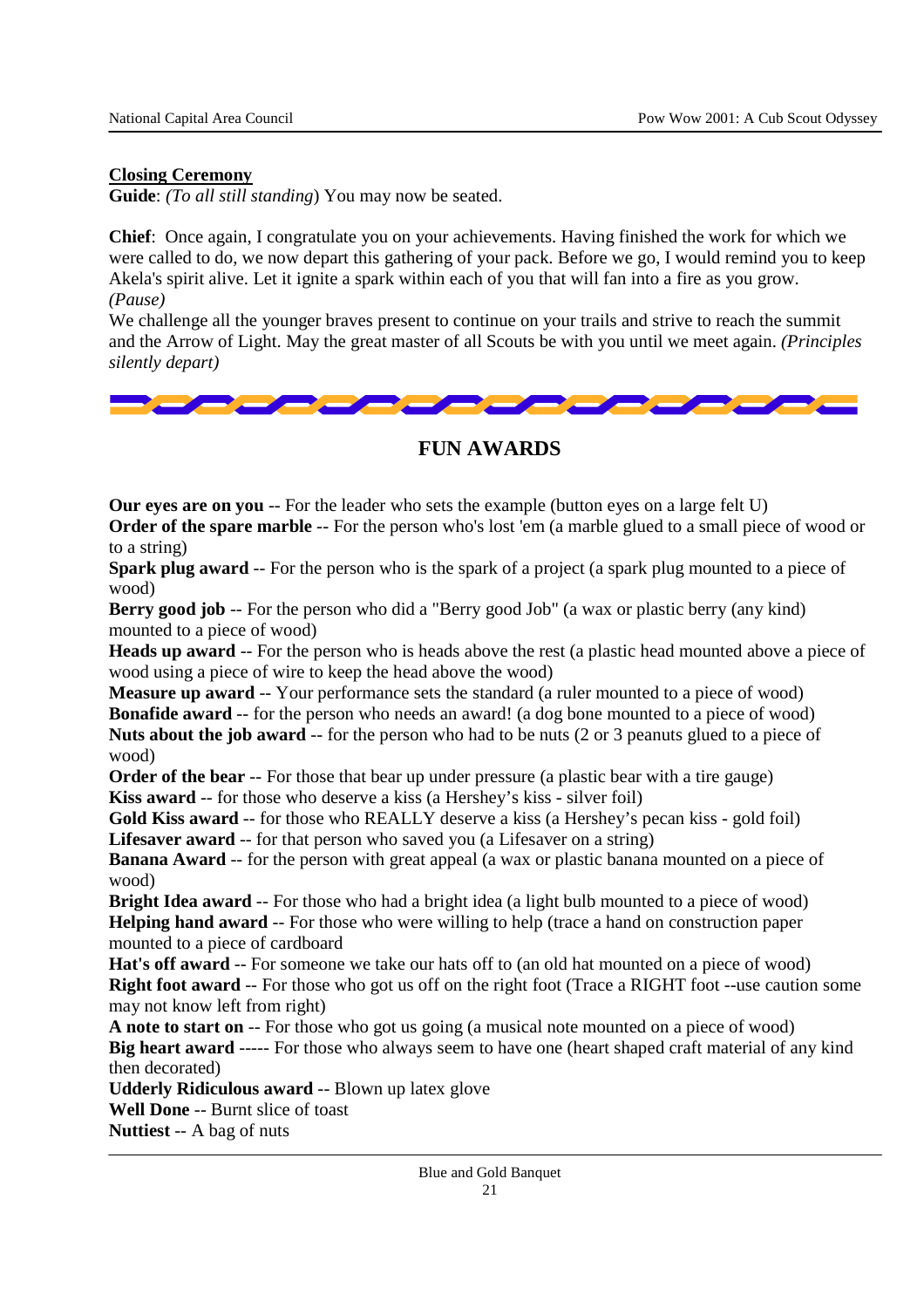**Corniest** -- An ear or can of corn **Expanded our knowledge** -- Elastic band or large rubber band **Best foot forward -- 12" ruler or a sock with the toe cut off Heartfelt thanks** -- Large heart cut from felt You banded us together -- A bunch of rubber bands **Fan-tastic** -- A fan (use your imagination) **Thanks a million** -- Million \$ in play money **Covered the topic** -- A plastic lid **Right-on target** -- A target pasted to cardboard with "writing" on it **Kept us in stitches** -- A needle and thread **Marbleous job** -- A bunch of marbles **Worked like a dog** -- A mounted dog biscuit or bone **Tee-rific** -- A mounted golf tee or tea bag **The coveted dime and pin award** -- Glue a pin to a dime **Plunged right in award** -- Small sink plunger **Give out a "rais-in" pay** -- a pyramid of raisins glued to a backing **Rose to the occasion** -- an artificial or ribbon rose **N'ice Job** -- A box of N'ice cough drops **Welcome aboard** -- A 2 x 4 with the word "welcome" printed on it **Knocked yourself out award** -- Mount a small hammer or mini bat **A real card** -- Mount a playing card **A real cut up** -- Mount a plastic knife or pair of scissors or a cookie cutter For those with a stake in the Scouts future -- A tent stake (or if you really mean it a 2 inch thick T-Bone) **You charged us up** -- A battery **You tickled our funny bone** -- A feather mounted to a bone **Shining Example** -- A small flashlight **The right arm award** -- Cardboard arm with the hand in the Scout sign **Cheerleader award**----Mount a stiff wire through a box of Cheer laundry soap and add pom-poms to the wire **Do-re-me Award**----For your song leader -- mount a note or cleft **Ringy Dingy Award**----Mount a plastic phone or two cans on a string This is for those who are your phone call addicts. **The band-aid Award----**For those who can fix anything ----For someone who got a boo-boo **The Alka Seltzer or Fizzy Award** ----- For those who add fizz to the group or meeting **The Rope Award** ----- For those who always tie up the loose ends **The Crutch Award**----For those who you can lean on **Key to Success**-----For those who were key to making it happen **Whale Award** ----- For those who did a whale of job **Football Award**----A small football to the person who always is willing to tackle a job **Cone Award**-----Mount an ice cream cone for the person who can lick any job I've even seen one of those street cones be used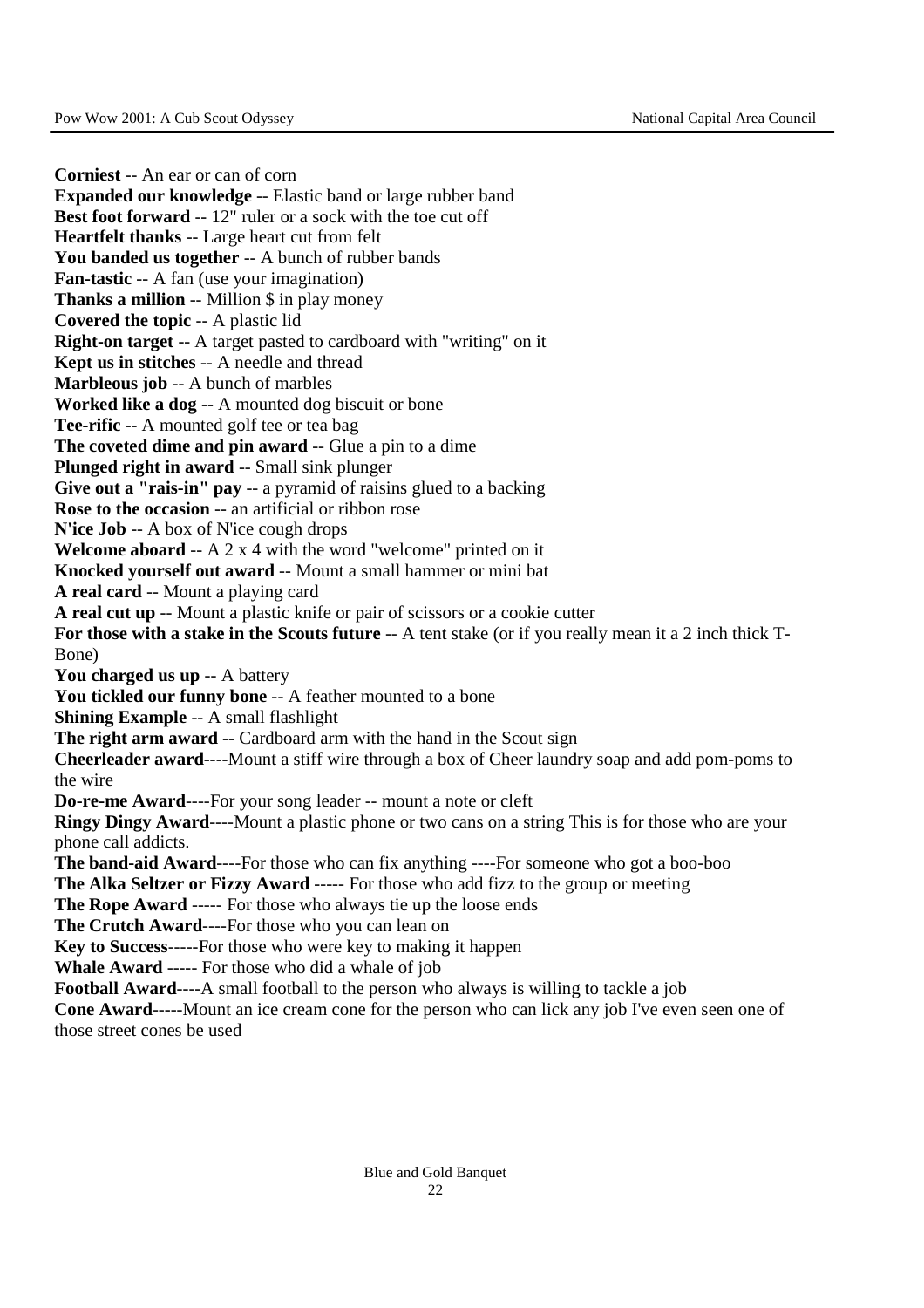# **NATIVE AMERICAN PRAYERS**

### **A NATIVE AMERICAN PRAYER**

O Great Spirit, whose voice I hear in the winds and whose breath gives life to all the world, Hear me! I am small and weak.

I need your strength and wisdom.

Let me walk in beauty and make my eyes ever behold the sunset.

Make my hands respect the things you have made and my ears sharp to hear your voice

Make me wise so that I may understand the things you have taught my people.

Let me learn the lessons you have hidden in every leaf and rock.

I seek strength, not to be greater than my brother, but to fight my greatest enemy - myself.

Make me always ready to come to you with clean hands and straight eyes.

So when life fades, as the fading sunset, my spirit may come to you without shame.

### **SIOUX PRAYER**

Grandfather Great Spirit All Over The World, The Faces Of Living Ones Are Alike. With Tenderness, They Have Come Up Out Of The Ground. Look Upon Your Children That They May Face The Winds And Walk The Good Road To The Day Of Quiet. Grandfather Great Spirit Fill Us With The Light. Give Us the Strength To Understand And the Eyes To See. Teach Us To Walk The Soft Earth As Relatives.... To All That Live.

### **SCOUT INDIAN PRAYER**

Morning Star wake us, filled with joy. To new days of growing to man from boy Sun, with yow power, give us light. That we can tell wrong and do what is right. South Wind, we ask, in your gentle way. Blow us the willingness of obey. North Wind, we ask, live up to thy name. Send us the strength to always be game. East Wind, we ask, with your breath so snappy. Fill us with knowledge of how to be happy. West Wind, we ask, blow all that is fair. To us, that we may always be square. Moon, that fills the night with red light. Guard us well while we sleep in the night. Akela, please guide us in every way. We'll follow your trail in work or play

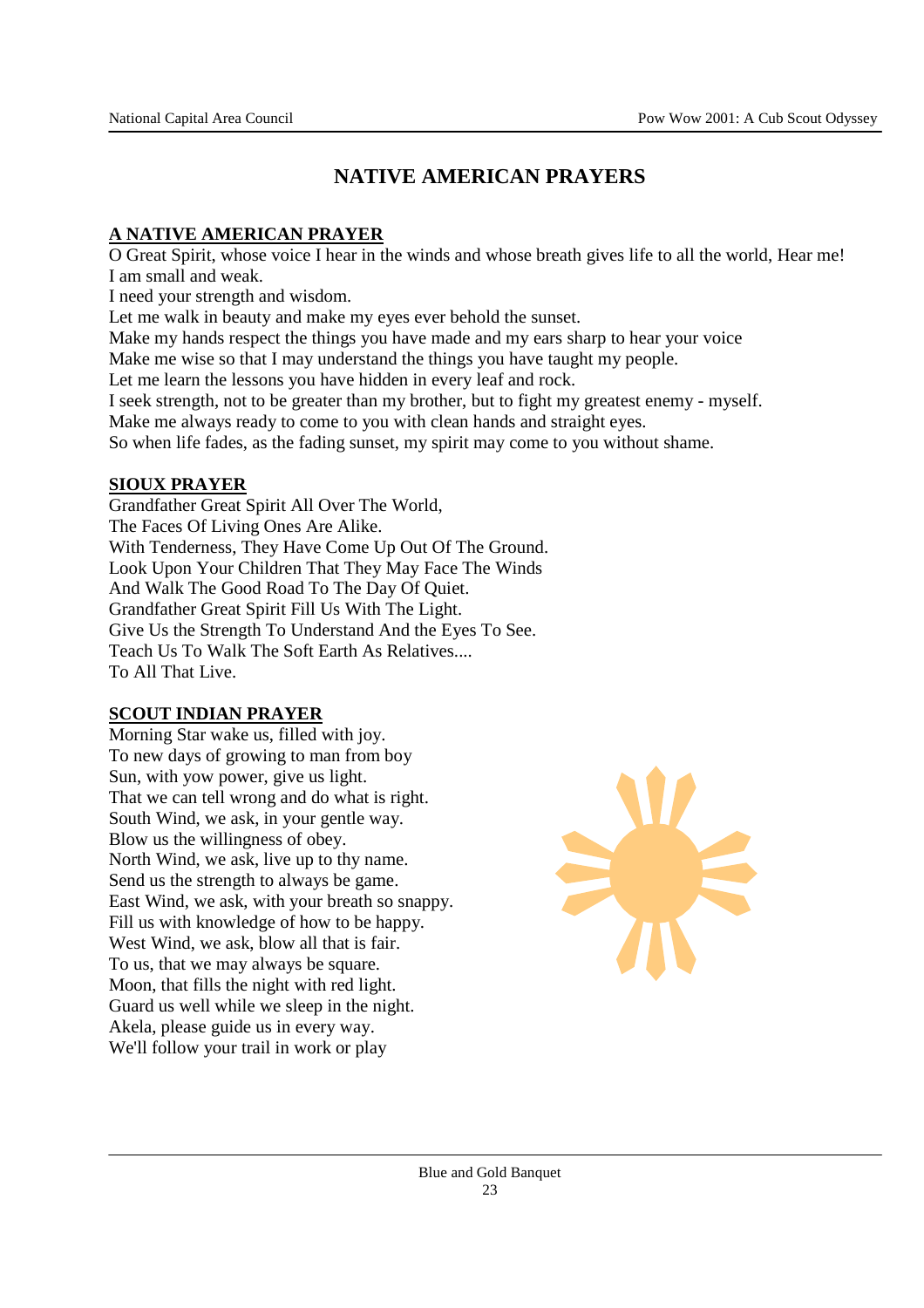# **CLOSINGS**

### **Baden Powell Closing**

*This Closing can be done by having boy recite one line each, or one person can read the entire poem.* 

Baden Powell had a vision Which he made come true, So that we enjoy Scouting And have fun while we do He wasn't an American But he's famous to us; He had earned in America Our admiration and trust.

May the Spirit of Scouting Be with both young and old, As you never forget The Blue and Gold.



May you strive for Truth and Spirituality in the warm Sunlight under the sky above.

May you bring Good Cheer and Happiness to others and have steadfast Loyalty and love.

### **A Little Scout Follows Me**

A careful Scouter I ought to be, A little Scout follows me. I do not dare to go astray, For fear he will go the same way.

Not once can I escape his eyes, Whatever he sees me do, he tries. Like me he says he's going to be, That little Scout who follows me. He thinks that I am good and fine, Believes in every word of mine, The bad in me he must not see, That little Scout who follows me.

I must remember as I go, Through summer sun and winter snow, I am building for the years to be, That Scout who follows me.

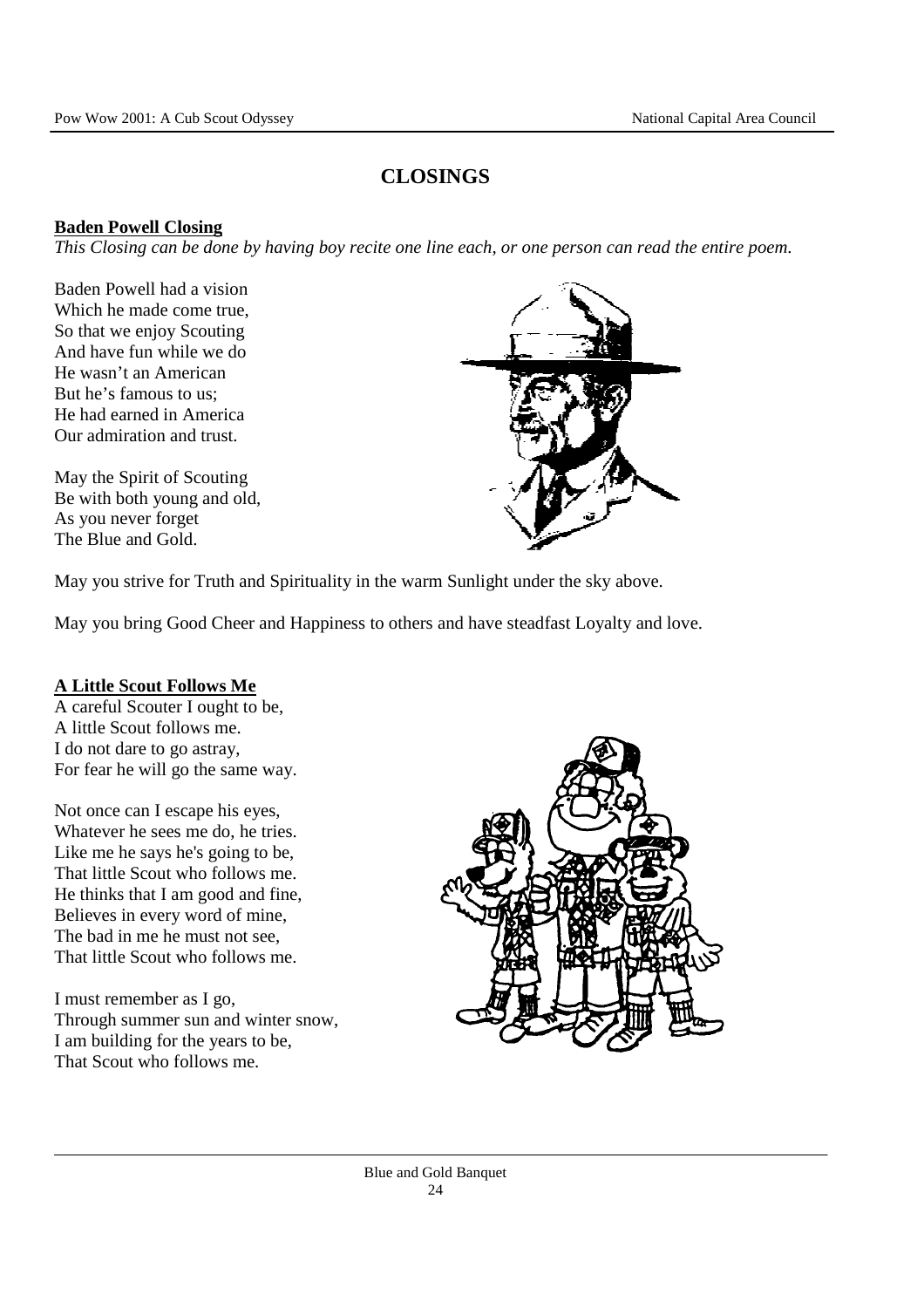# **DECORATIONS/CRAFTS**

### **CORN-PRINT PLACEMATS**

*Reserve an ear from your cook pot to print a colorful set of these holiday place mats.* 



#### **Materials**

- Ear of corn
- Kitchen knife
- Plastic corncob holders
- Fabric paints
- Paper plates
- Cloth place mats

**Step 1**: Break an uncooked ear of corn into 2 1/2-inch lengths, coaxing the breaks with a kitchen knife if necessary (adults only). Firmly attach plastic corncob holders to the ends.

**Step 2**: Next, pour a few shades of fabric paint onto paper plates. Roll the corn in the paint and then across a cloth place mat (you may want to practice on newspaper or fabric scraps first). Repeat, overlapping patterns and hues.

**Step 3**: Heat-set the painted place mats according to the manufacturer's directions

### **BLUE & GOLD RIBBON PLACE MATS**

This place mat gives a nice presentation on your Blue & Gold Banquet table. Alternate the colors on the layout, if desired.

#### *Materials:*

Blue construction paper Yellow construction paper Ruler Pencil **Scissors** 



**Directions** *(Refer to the photo to help with cutting lines)***.**

- On the right side of the blue construction paper, about 1" from the short side, make a mark about 1 1/2" from the top (long side) of the paper.
- Measure down about 1 1/2" and make another mark.
- Repeat until you have 5 marks.
- Cut a slit on each of the 5 marks about 1" from the right (short) side), going towards the middle about 1 3/4" long.
- Cut a strip of yellow construction paper 1 1/2" wide by the length of the paper.
- Cut a *V* shape in one short end of the yellow strip. This is the ribbon.
- Weave the ribbon through the place mat.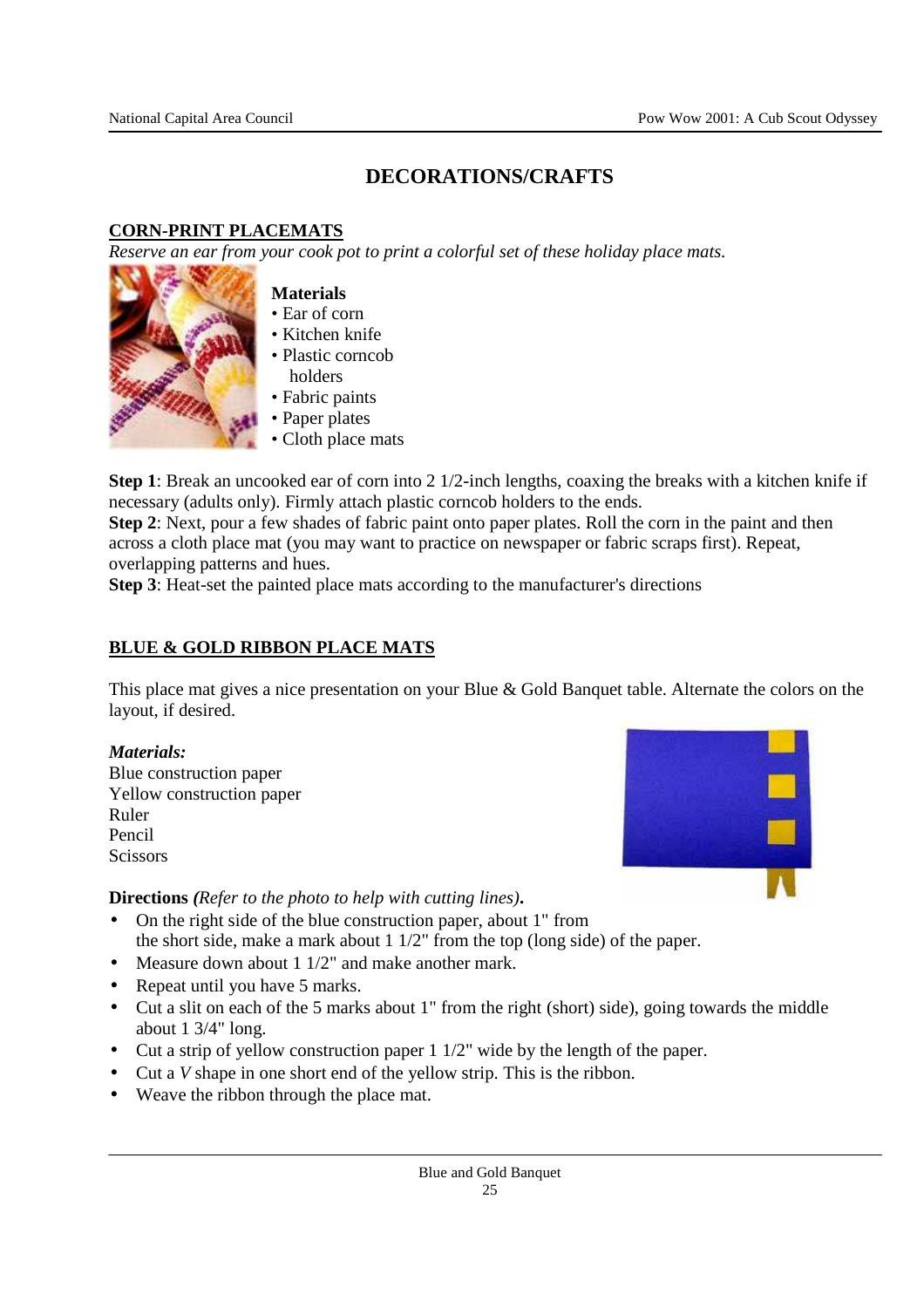# **PLACE CARDS**



#### **Native American Medallion**

Inspired by pendants carved by the Wampanoag, these medallions display symbols that hold special meaning for their wearers.

#### *Materials*

- Light brown felt
- Hole punch
- Yellow, red and brown yarn
- 1/2-inch wooden beads (optional)
- Permanent marker

**Step 1**: Cut out two felt circles, each one approximately 4 inches in diameter. (You can use chalk to trace around the lid of a coffee can to get the right-sized circle.)

**Step 2**: Use a single-hole punch (or scissors) to cut out circles around the outside of both pieces of felt, leaving a 1/4-inch margin and 2 inches for the opening of the pouch.

**Step 3**: Place one circle on top of the other, then use an 18-inch piece of yarn to thread the two felt pieces together. Knot the yarn in the back of the medallion.

**Step 4**: To make a braided chain for the necklace, twist together two pieces of yellow yarn, two pieces of red, and two pieces of brown (each piece of yarn should be about 1 yard long). Then braid the three colors together. Add wooden beads while braiding by tying a knot in the braid, slipping on the bead and then tying another knot on the other end.

**Step 5**: Thread each end of the braided chain through the top holes on each side of the opening of the pouch and tie the ends together on the back.

**Step 6**: Create a design for the front of the medallion (sketch one on a separate sheet of paper first) and then use the permanent marker to draw the design on the felt. The Cub Scout can draw something that's meaningful to him or to the person to whom he plans to give the medallion. (He can also write a message and slip it inside the pouch.) These can be made and placed for each family member.

#### **Cub Scout Place Markers**

#### *Materials:*

 Spring-type clothespins "Painters" paint markers in a variety of colors Blue chenille stems Wire cutters Paper (for names) **Scissors**  Base (cardboard square or Woodsie square), optional Tacky glue



#### **Directions:**

Use paint markers to draw the Scout on the clothespins. Be sure the head of the Scout is near the closed area of the clothespin.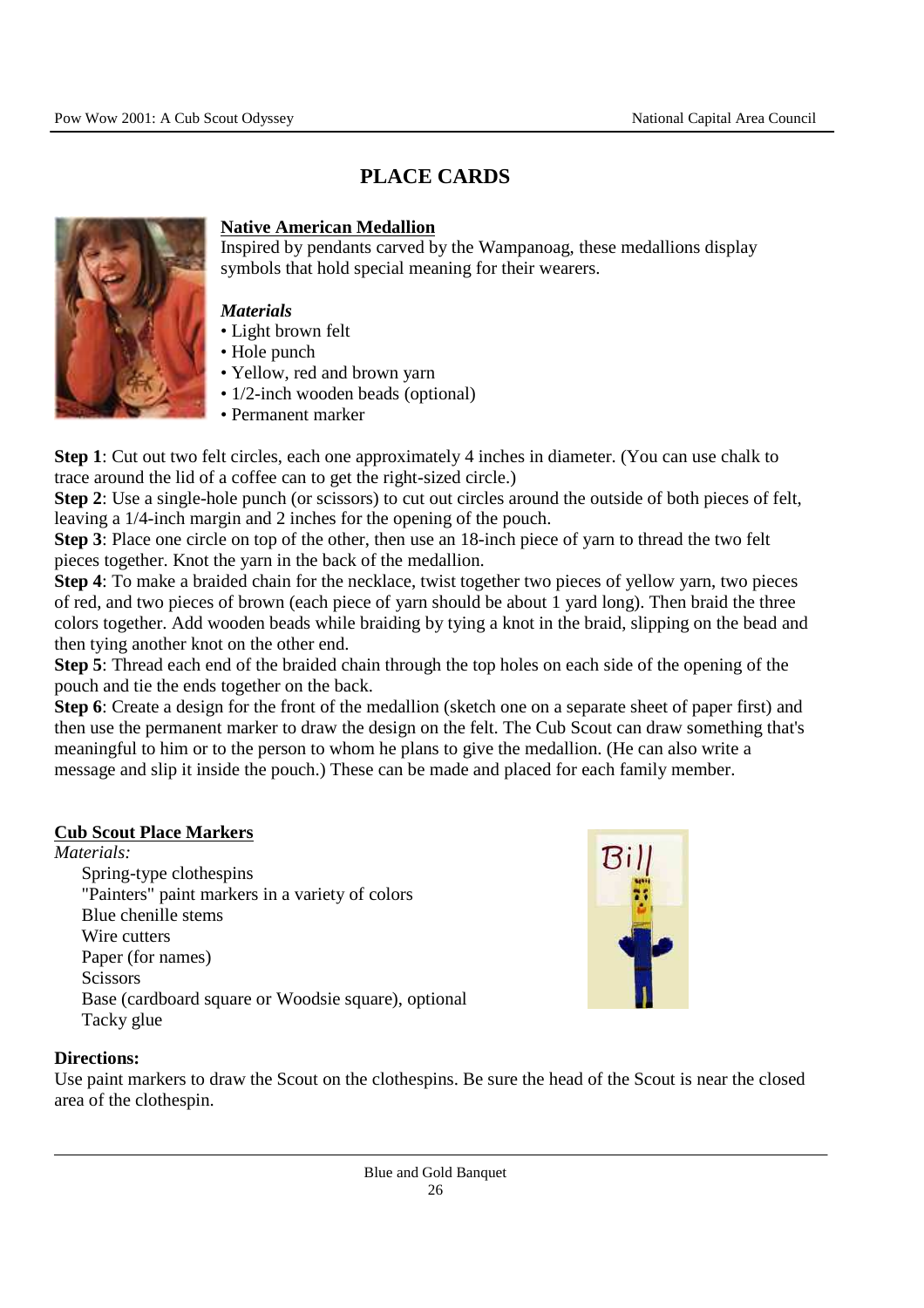Cut a piece of chenille stem and push through the hole in the spring to use as arms. Bend as shown in the photograph.

Cut a piece of paper or cardstock to use for the name.

Write the name on the paper and clip in the clothespin.

Glue the Scout, if desired, to the base to make him less likely to fall over.

# **NUT CUPS**

### **Pinch Pot Favors** http://family.go.com/crafts/buildmodel/craft/pinchpots/

The Native Americans made pinch pots out of clay to use for everything from storing grains to cooking over a fire. This Blue and Gold, they serve a more decorative purpose — as place markers filled with sweet treats.

#### *Materials*

- Self-hardening clay in moist form (available at crafts stores)
- Bowl of water
- Nontoxic acrylic paints
- Paper cupcake liners
- Candies



**Step 1:** Since clay can be hard for little hands to mold, an adult can make each pinch pot base by pressing her thumbs into a plum-size ball of clay.

**Step 2**: Roll some clay snakes and mold them around the formed bases to build up the pots. Once each pot has reached a satisfactory height, wet the clay with water and smooth the sides, kneading the clay so that there are no gaping holes.

**Step 3**: When the clay has air-dried (this takes about twenty-four hours), decorate the outside of the pots with acrylic paints.

**Step 4:** Line the bowls with cupcake liners and then fill them with mints, chocolates and messages to tell your guests what you learned about scouting and Our Native Peoples.

#### **DRUM NUT CUPS**

*Materials*  Tuna fish cans File Spray box Spray gold paint Blue paint



Wash and dry tuna fish cans

File the inside edge and make sure there are no sharp edges.

Place cans upside down in the spray box and spray paint the cans gold.

Let dry. When the cans are dry, paint blue diagonal lines to simulate drum lashings, or paint with Native American designs. Fill with goodies.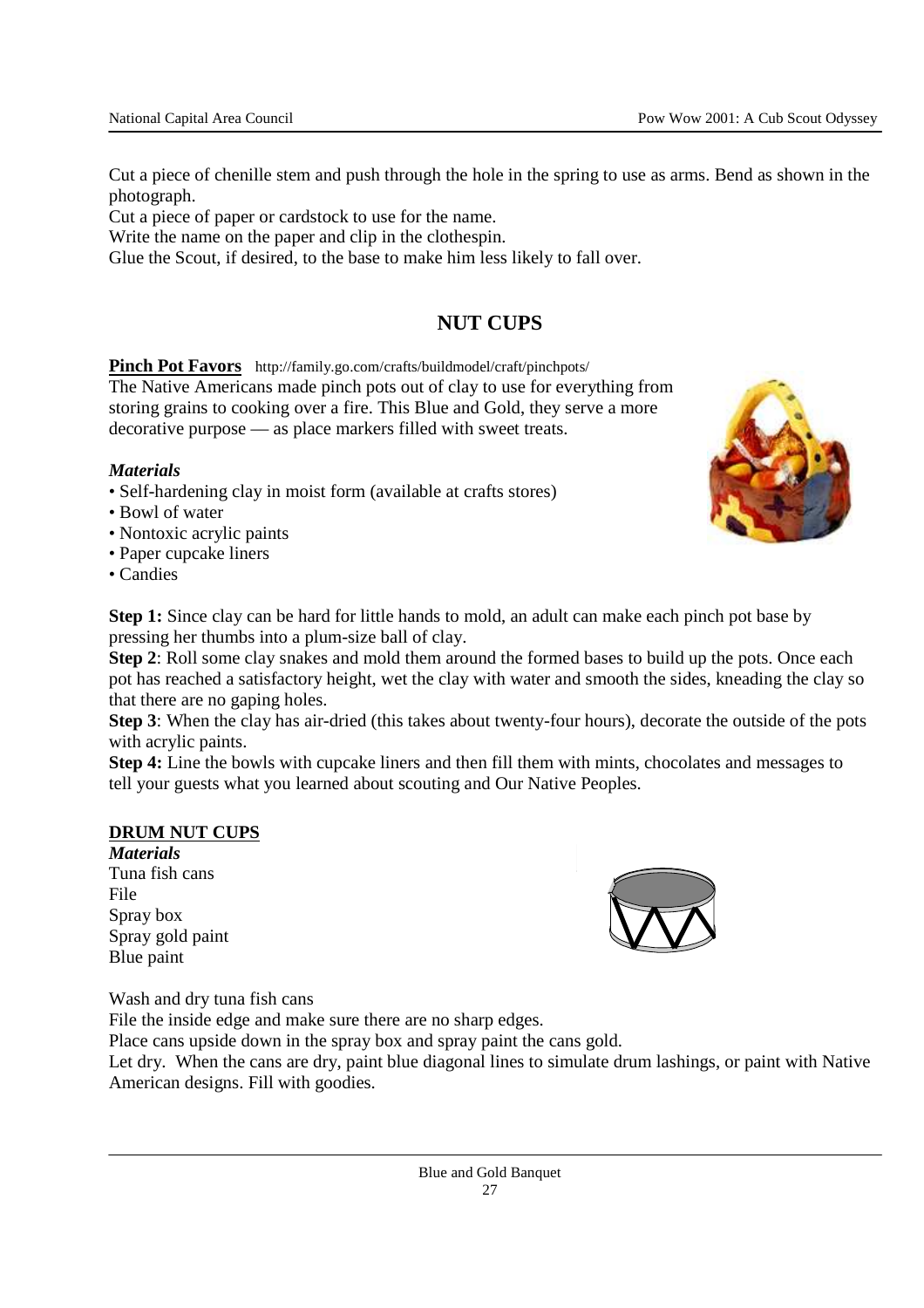# **CENTERPIECES**

#### **TEPEE TREATS** http://family.go.com/crafts/season/craft/tepetreat/

Historically, an Indian tepee was made from a cone of long poles and a hide covering that appeared shiny white until the hearth fire cured it. Construct a village of similarly handsome — though edible — tepees with this food craft

#### *Materials*

Sugar cones Confectioners' sugar Unsalted butter Vanilla extract Cake-decorating icing Decorative candies Toothpicks or pretzel sticks



**Step 1:** In a mixing bowl with an electric beater set at low speed, mix 2 cups of sifted confectioners' sugar, 1/4 cup of softened, unsalted butter, and 1/2 teaspoon of vanilla extract until smooth and spreadable. Stir in a bit of milk, if needed

**Step 2**: Use the icing to lightly frost eight ice cream sugar cones, then place them in the freezer for a few minutes until the icing hardens.

**Step 3:** Now use tubes of cake-decorating icing to draw linear patterns and images and glue on decorative candies. For lodge poles, insert toothpicks or pretzel sticks into the tip of each cone.

**Step 4:** Place on a plate or tray covered with green tinted coconut. (Place shredded coconut in a plastic Ziploc bag and add one drop green food coloring-shake bag. Add additional food coloring until desire tinted is achieved)

#### **FLOWER POT**

Take a small flower pot…..paint with Native American symbols, then

Plug hole-add decorative sand-insert 3 taper candles

### **OR**

Add potting soil-plant several corn kernels about 1 month before Blue and Gold. And place in a bright window still-. At banquet time, Glue popcorn kernels around the outside top rim of the pot and around the rim of the drip saucer. Cover the soil with the kernels. You could also plant a sweet potato plant as well.



## **OR**

Invert pot…wedge candle taper in hole or use as base for a larger candle. Use floral clay to secure the candles.

#### **OR**

Place floral foam inside and make an arrangement with silk blue and gold flowers.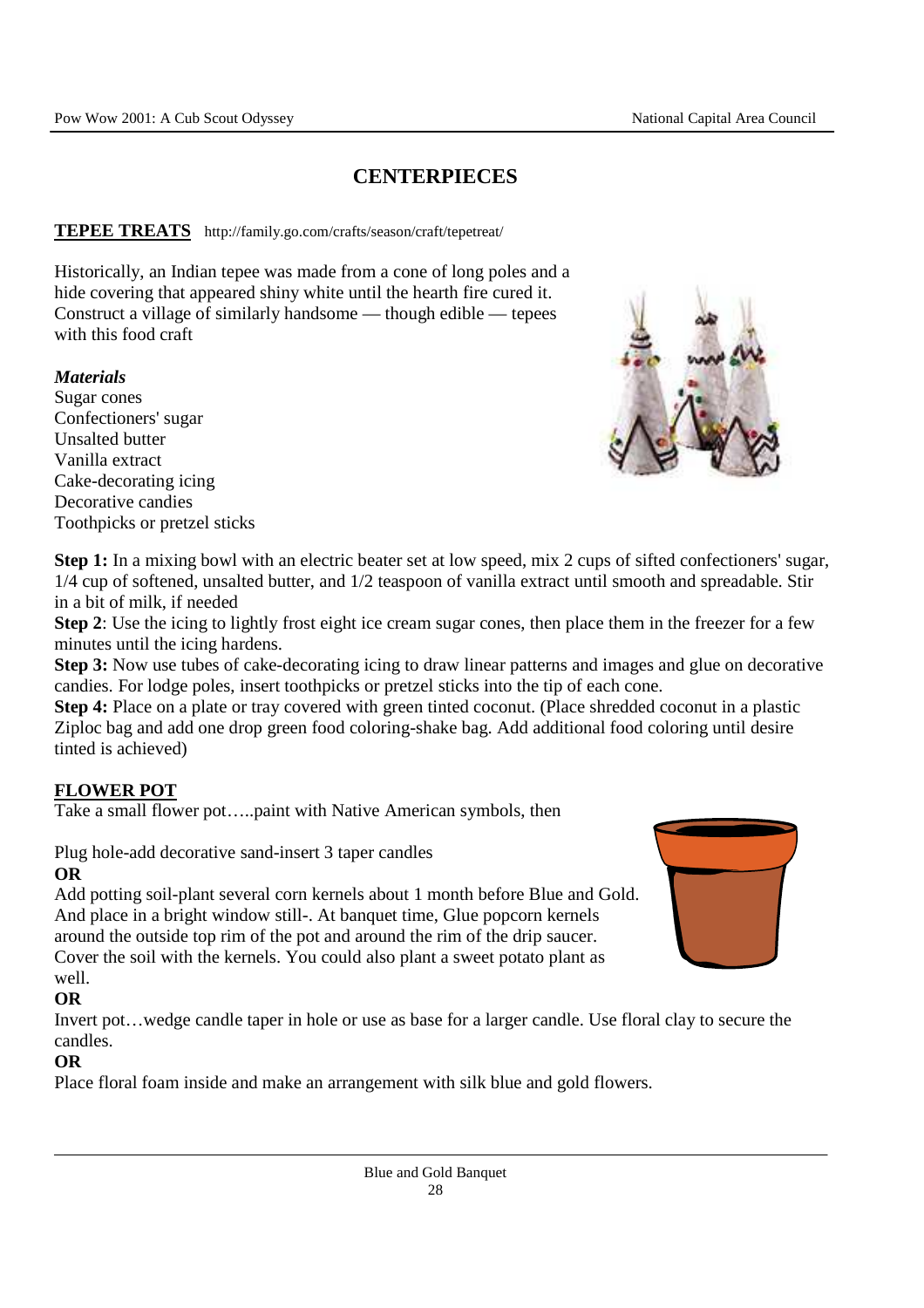# **BLUE AND GOLD BANQUET PIN**

*This project was contributed by: Scott Mehl* 

Parental supervision is recommended.

#### *Materials:*

About 60 Blue Perler Beads About 60 Yellow Perler Beads Perler heart-shaped form Special ironing sheet (comes with the Perler beads) Iron and ironing board Hot glue gun Pin backing



#### **Directions**:

Look at the photograph for the idea on how to lay out your beads on the heart-shaped form. Iron the beads per the manufacturer's instructions.

Let cool completely.

Carefully peel off the heart from the form.

Hot glue the pin back to the side of the heart that has been ironed on.

Give to your mother to wear to the Blue and Gold Banquet, or any Pack Meetings.

# **ADDITIONAL PLANNING TIPS**

- Plan early remember, if you "fail to plan" then you "plan to fail"
- Reserve the meeting room well in advance
- Ask a few Boy Scouts to help serve and clean up
- Ask parents and guests to RSVP so you can plan food and seating accordingly
- Use all the resources (people, donations, equipment, etc.) available to your pack; check parent talent survey sheets
- Keep crafts (placemats, napkin rings, etc.) simple and ask parents to help with them
- Involve the boys; remember this banquet is for them
- Keep the songs and skits short and simple
- Keep good communications between the B&G Committee and the Pack Committee
- Ask Committee to write a report and suggestions; Add it to a folder for future B&G Committees

# *DON'T FORGET TO HAVE FUN!*

The following pages were submitted by this year's instructors for the Pow Wow session on "Blue and Gold Banquets" and are part of their handouts for the class. The NCAC Steering Committee would like to thank them for their contribution!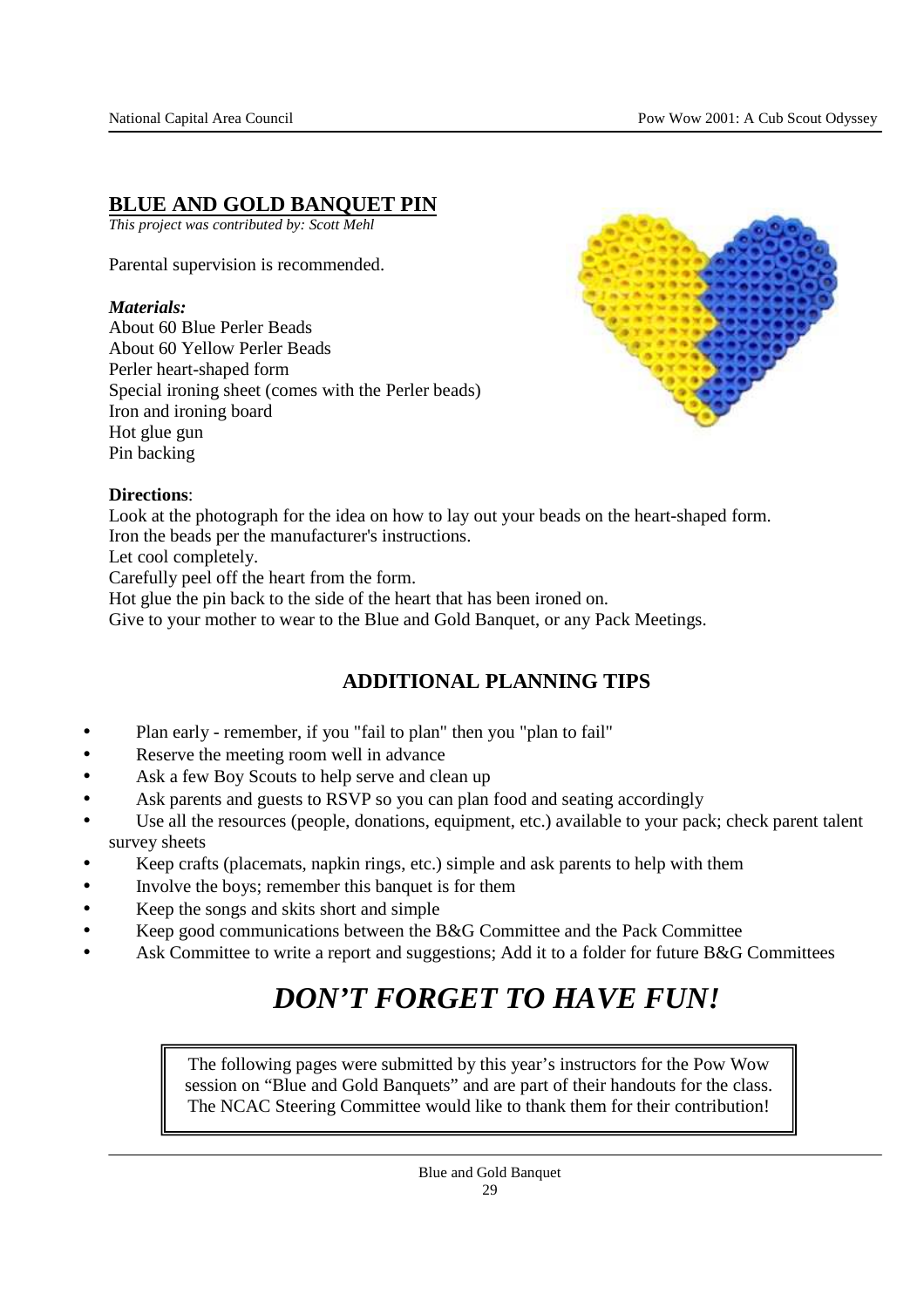# **BLUE AND GOLD BANQUET**

The Blue and Gold banquet is the most exciting event on the Cub Scout calendar. It is the annual birthday celebration of Cub Scouting. Every family in the pack can take part in its planning and execution. The banquet is held in February, as this is the anniversary month of the Boy Scouts of America. The BLUE AND GOLD gets its name from the Cub Scout colors -- blue and gold.

Some packs make the banquet a potluck dinner affair, having each family bringing a covered dish. Other packs prefer buying the food, having it prepared by a parent's committee, and pro-rating the cost among those attending the banquet. Some packs have a formal dinner while some packs just do a cake and ice cream celebration.

What is important is that you celebrate Cub Scouting!



Table decorations may be elaborate or simple. Attractive menu cards or dinner programs can be made along with place cards and place mats, and table centerpieces. Make it elaborate or keep it simple….this is a decision for each pack.

For many packs, the highlight of the Blue and Gold Banquet is the recognition of leaders and other pack members that helped make the pack's year successful. Recognition ceremonies and wholesome family entertainment, couple with fellowship, are the prime ingredients to every successful Blue and Gold Banquets.

There are three important rules to follow to make your Blue and Gold Banquet a success:

- Remember that it is the celebration of Cub Scouting;
- It takes lot's of advance planning; and
- "Keep It Simple, Make It Fun".

Share the responsibilities of the planning and execution and get everyone in the pack involved. Let the boys share in making the decorations and have them do the banquet entertainment.

# **BANQUET PLANNING**

To be successful, the banquet must be planned well in advance. A banquet chairman is selected by the pack committee. This chairman recruits parents (preferable non-leaders) to carry out the various responsibilities or organizing and putting-on the banquet.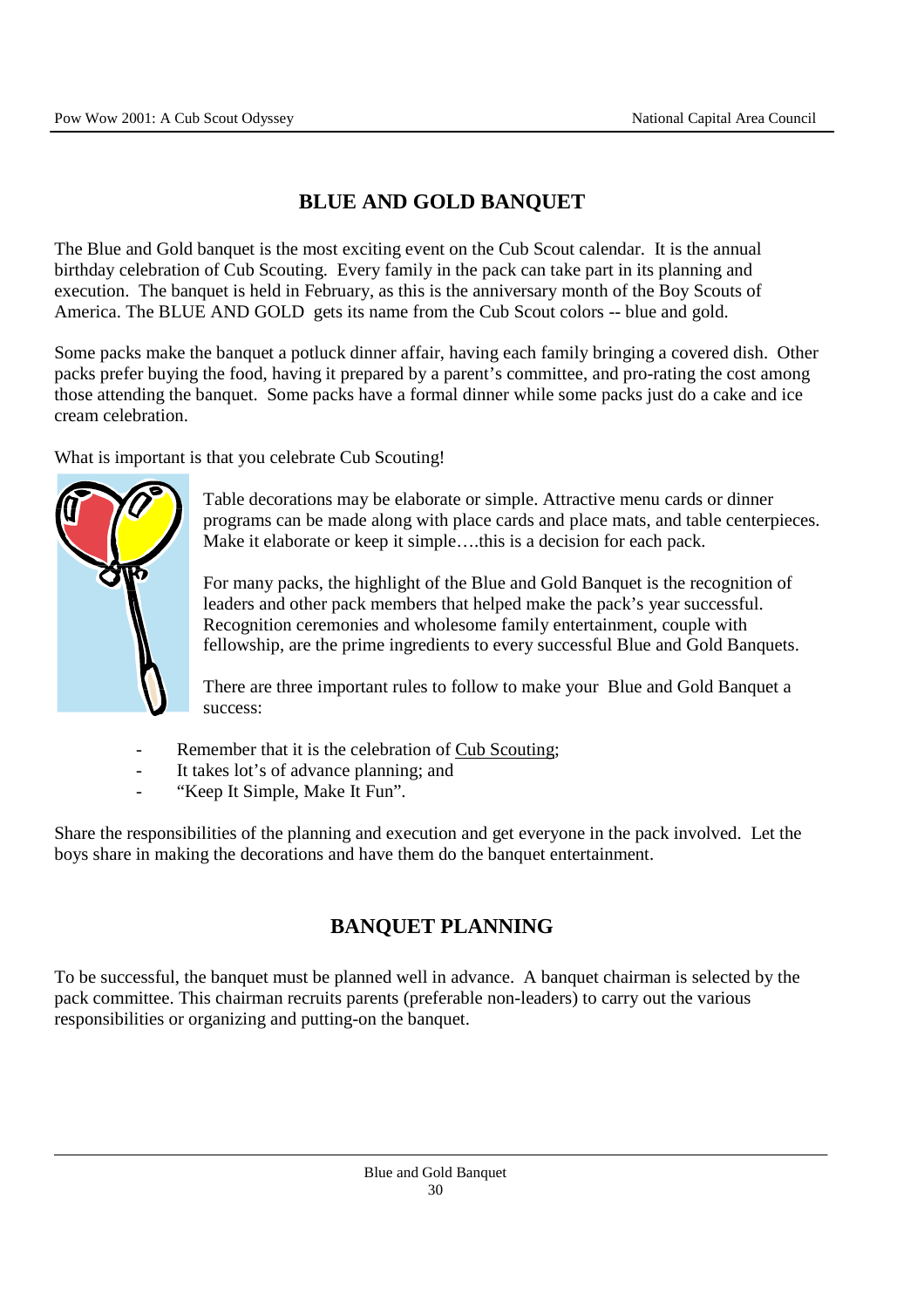### STEPS TO PLANNING A BLUE AND GOLD BANQUET

- 1. Select a date, time and place. The banquet usually takes place in February. It may be the pack's regularly scheduled February meeting or it may be a special meeting. It is up to you!
- 2. Select the place. Reserve your selected facility early, as popular facilities get booked months in advance. Give some thought to the following:
	- Is there adequate space for ceremonies, entertainment and displays?
	- Are the number of tables and chairs sufficient for your group?
	- What is the availability of on/off street parking, rest rooms, and coat racks?
	- Will a microphone, stage and dressing rooms be needed?
	- Is there a food preparation area? Food serving area?
	- Where are the fire exits? Is an emergency evacuation plan needed?
	- Are there any facility costs and how will they be paid?
- 3. Plan dinner
	- Select a meal plan
	- Determine serving and kitchen equipment needs for food preparation.
	- Determine the menu and estimate its costs.
	- Assign serving and cleanup functions.
- 4. Plan the evening's Program
	- **•** Determine the entertainment: will the boys/leaders do the entertainment or will outside entertainment be arranged.
	- Make props for skits and ceremonies for recognition of boys and leaders.
	- Make assignments for various parts of the evening's program:

Invocation Welcome and Introduction of Guests **Ceremonies Recognitions** Entertainment



- 5. Make the decorations
	- Determine the theme, type, and kind of decorations for the Banquet hall and tables. Do not forget about the display table!
- 6. Publicity: Get the word out to about, time, place, and cost (if any) of your banquet.
	- Make and mail invitations -- Consider inviting guests, such as the Head of your Charter Organization, School Principal, Institutional Representative, Scoutmasters of your feeder Troops,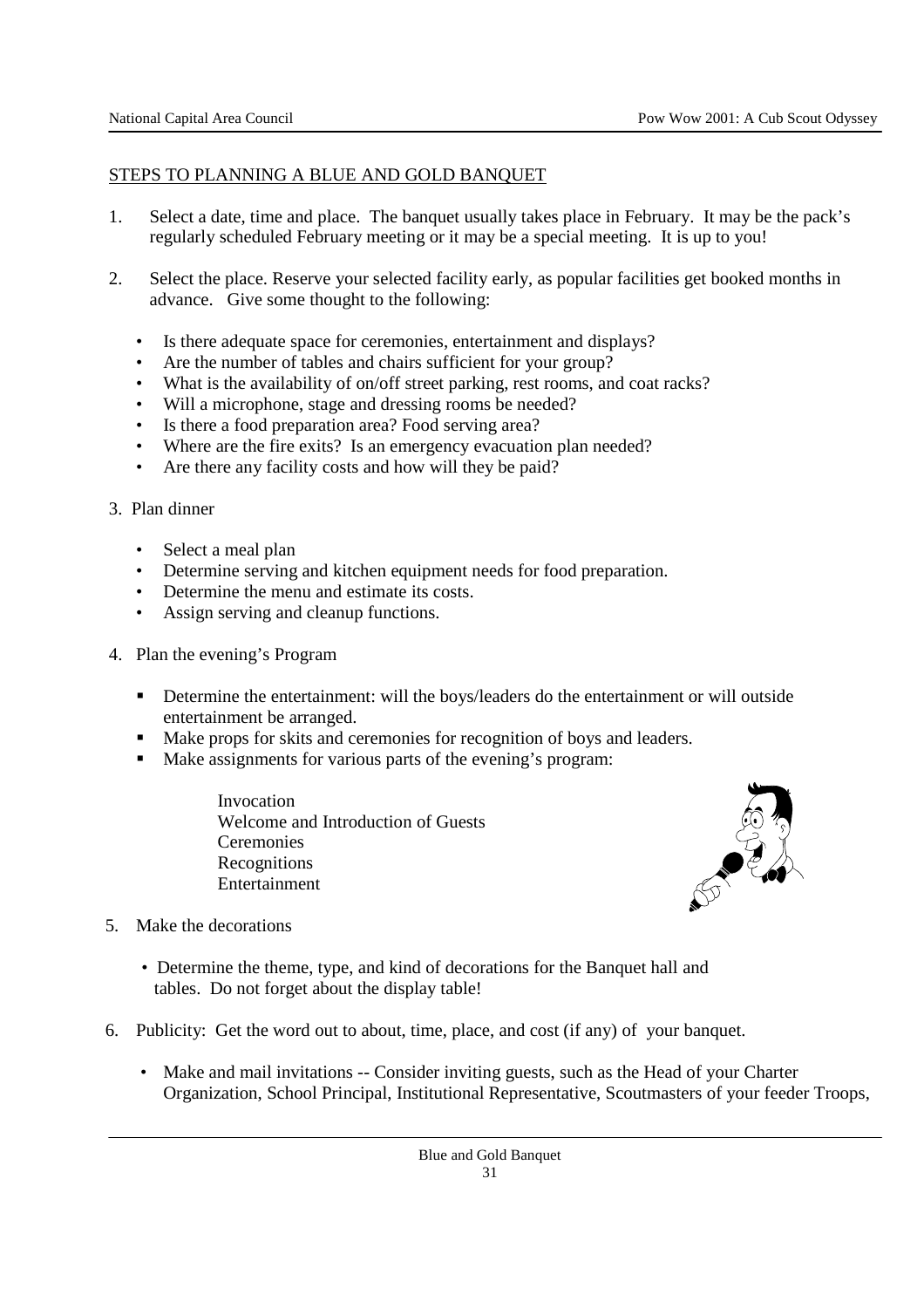District and Unit Commissioners, District Executive, former Cubmasters and cub scouts, and Den chiefs.

- 7. Think about Clean-up: Successful banquets create trash….lots of trash. Have a plan to clean-up and return the facility to a condition that is acceptable to its owner.
	- Make sure you have a cleaning crew assigned to this task. And do not forget to bring garbage bags…lots of garbage bags.
- 8. Evaluate your Banquet: Write a description of what went into your Blue and Gold. Identify committees created, tasks required, and contacts made. Include examples of your invitation and program, pictures of the decorations and festivities, and your budget. Include a brief write-up of what when right and what when wrong, and what would be done differently, if you had more time. Put all of it in a three ring binder and give it to next year's committee.

### *Consider the following committees to help in arranging and putting on a Blue and Gold Banquet:*

### Physical Arrangement Committee

- 1. Makes arrangement for banquet location (no less than 6 weeks in advance of the event).
- 2. Checks seating capacity -number of tables available. Estimates attendance.
- 3. Checks lighting, stage, heating, and public address system.
- 4. Locates rest rooms makes sure they will be open and are adequate for your group size.
- 5. Checks availability of coat room or coat racks.
- 6. Makes floor plan of tables, seating assignments, and head table (if desired).
- 7. Makes arrangements to get into building early on the day of the banquet.
- 8. Creates the evacution plan, just in case of emergency!
- 9. Sets up tables and chairs for the dinner.
- 10. Informs dens what time they can decorate. (Make sure to allow time for people to get home and dress for dinner.)

### Invitations Committee

- 1. Makes arrangements for invitations to be sent to each family through the dens. Every family should know the date, time, place, cost (if any), and what food they are to bring, (if any).
- 2. Sends written invitations to honored guests.
- 3. Follows-up to see how many guests plan to attend and notifies the physical arrangements committee so seating can be planned.
- 4. Serves as greeters at the door on banquet night, furnishing name tags for all guests and helping everyone find their assigned seats/tables.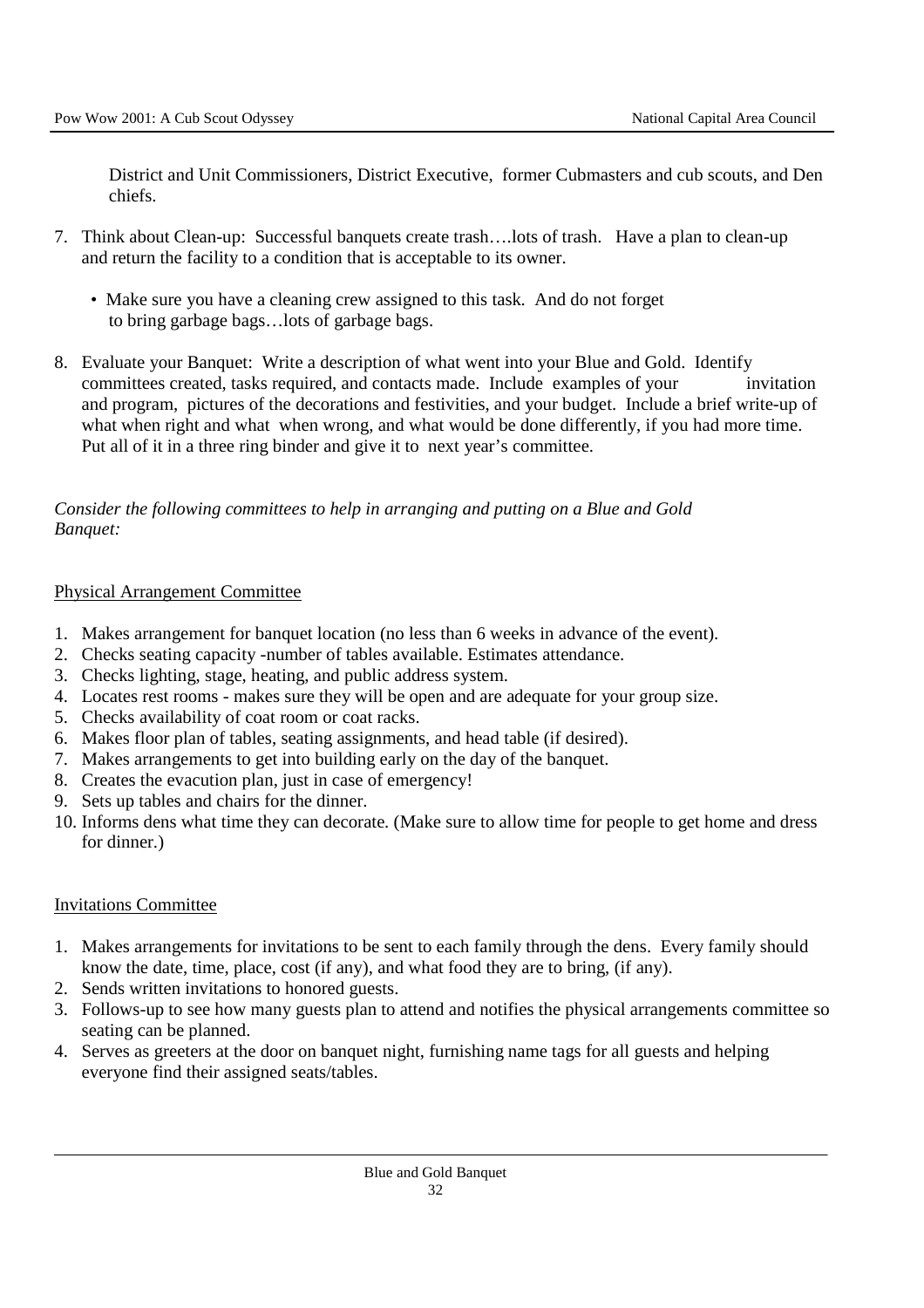### Program Committee

- 1. Determines whether guests will be seated at the head table or with dens. Notifies physical arrangements committee so seating can be planned.
- 2. Selects the Master of Ceremonies.
- 3. Make assignments for various parts of the banquet's program.
- 4. Plans room and table decorations, exhibits and displays. (Table decorations should be handled by each den.)
- 5. Makes copies of program for people participating (or you may wish to have a printed program for everyone attending).
- 6. Includes a planned activity for small children so they may be entertained while ceremonies and recognitions are conducted.

### Dinner Committee

- 1. Selects the meal's serving method: catered, potluck, or committee prepared.
- 2. If catered: plans the menu and determines the cost.
- 3. If potluck: decide if dens will plan their own menus or if each den family will bring food to contribute to an over-all menu. If dens plan their own menus, selects a parent from each den to act as dinner coordinator for the den.
- 4. If committee prepared: select menu, recruit committee to purchase and prepare the meal.
- 5. Decides if the pack will provide such things as serving pieces, salt, pepper, sugar, napkins, drinks, etc. If so, make arrangements to buy or have these items donated or have dens/families purchase or bring these items.
- 6. Decides on desert (cake or cupcakes are very appropriate as the celebration is Scouting' a Birthday!

# **TYPES OF BANQUETS**

- 1. Potluck #1: Each den's families are asked to provide one main dish and one extra dish (salad, vegetable, or dessert). All food is placed on one table and served buffet style. The pack provides the beverages and breads. No charge is made for the meal.
- 2. Potluck #2: Each den's families are asked to provide either a vegetable, salad or dessert. The pack provides the meat, beverages and breads. All food is placed on one table and served buffet style. A charge is made to cover the expense of the purchased items.
- 3. Family Style Potluck: Each den's families are asked to provide one main dish and one extra dish (salad, vegetable, or dessert) and is served family style among den's families. The den may provide bread and beverages or the pack may provide them. No charge is made for the meal.
- 4. Cook your own: The pack decides on the menu, purchases the food, and distributes it to the dens for cooking and preparing. A charge is made for the cost of the food.

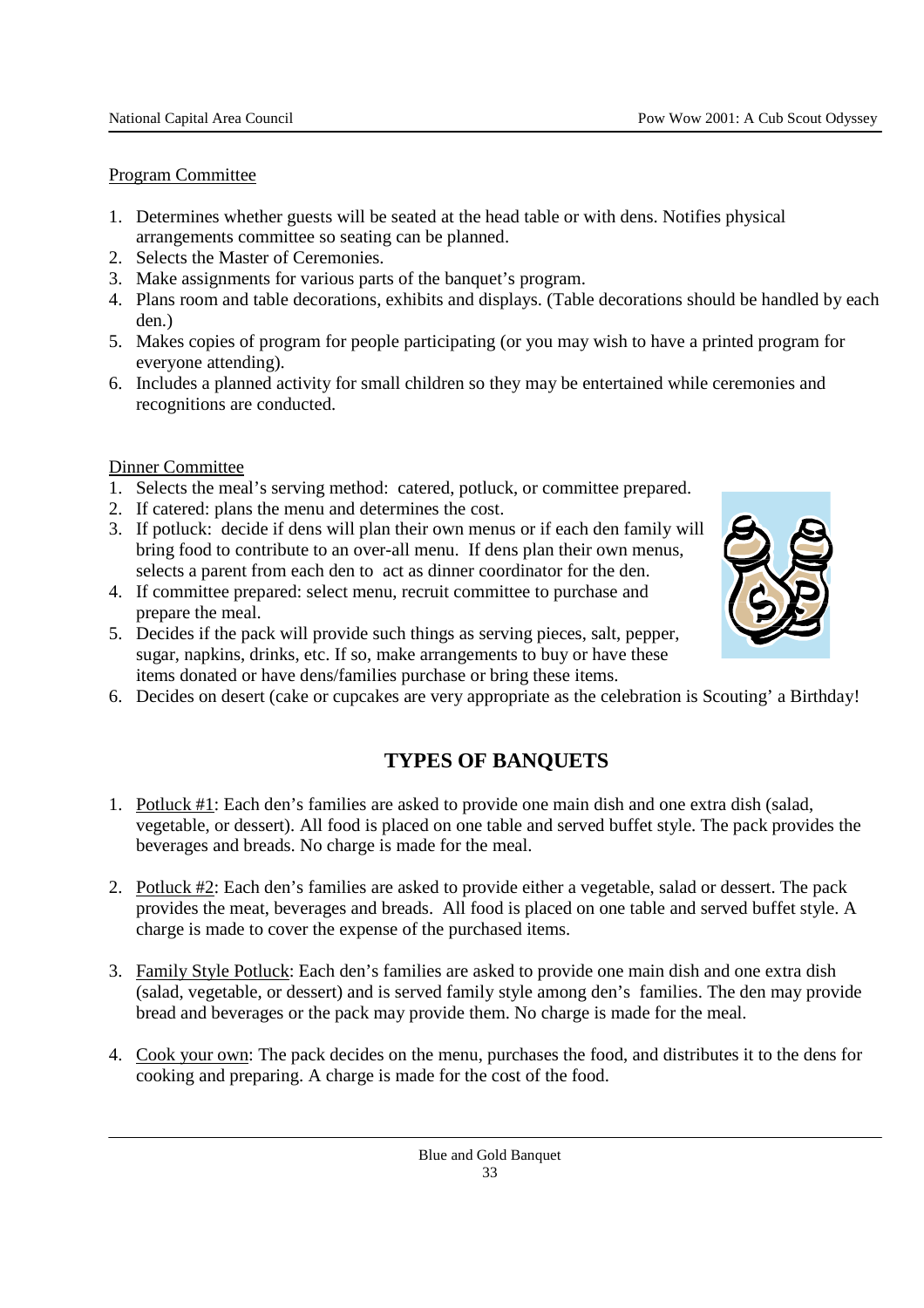- 5. Box Supper #1: Each family is asked to bring one box supper for each family member. All boxes are exchanged for numbered ticket. Boxes ar eassigned a random number and returned to the family holding the number ticket to the box supper. . The family members may eat together, sharing their box supper.
- 6. Sponsor Dinner: The Chartered Organization provides all food, beverages, and condiments. No charge is made for the meal.
- 7. Catered Meal: A local caterer is hired to provide, all or a portion of the meal. Costs determine the prices of the meal tickets. (Ticket prices need to be kept reasonable Usually children five and under are free.)
- 8. Cafeteria #1: A school cafeteria staff is hired to provides the meal, charging each person going through the line.
- 9. Cafeteria #2: The pack purchases the food, which is prepared by the cafeteria staff. charge is based on cost of food and charges for the staff, if not donated. Pack members can substitute for or assist the cafeteria staff, to cut costs.
- 10. Restaurant: A local restaurant is selected as the banquet site and a menu is chosen. charges are based on the menu. Be sure to secure the cost of the meal, plus tax and tip.
- 11. Birthday Party: No is served food -- instead cake and ice cream are served to celebrate Scouting' s Birthday.

### **BLUE AND GOLD TIME LINE**

**SEPTEMBER:** After school night for scouting: Select committee — one person from each den, and recruit either the treasurer, Cubmaster or Assistant Cubmaster as a member of the banquet committee.

**OCTOBER**: Choose banquet committee chairman, choose theme; set the date and time, put the banquet on the pack's calendar; set location and make reservations. Discuss a back-up plan.

**NOVEMBER:** Choose the type of meal, plan the menu and determine if its going to be catered, potluck, box supper, etc. Finally, decide if there will be a per person charge for the dinner. Hire caterers and outside entertainment, if needed. Decide on the type of entertainment *(Roundtable is a good place to find available groups)* and start looking to secure it. Confirm or make invitations. Form the guest list for special guests.

**JANUARY:** Finalize all plans:

- 1. Mail invitations
- 2. Confirm entertainment
- 3. Get dens to work on decorations
- 4. Elect clean up crew
- 5. Visit the banquet location to determine the event's needs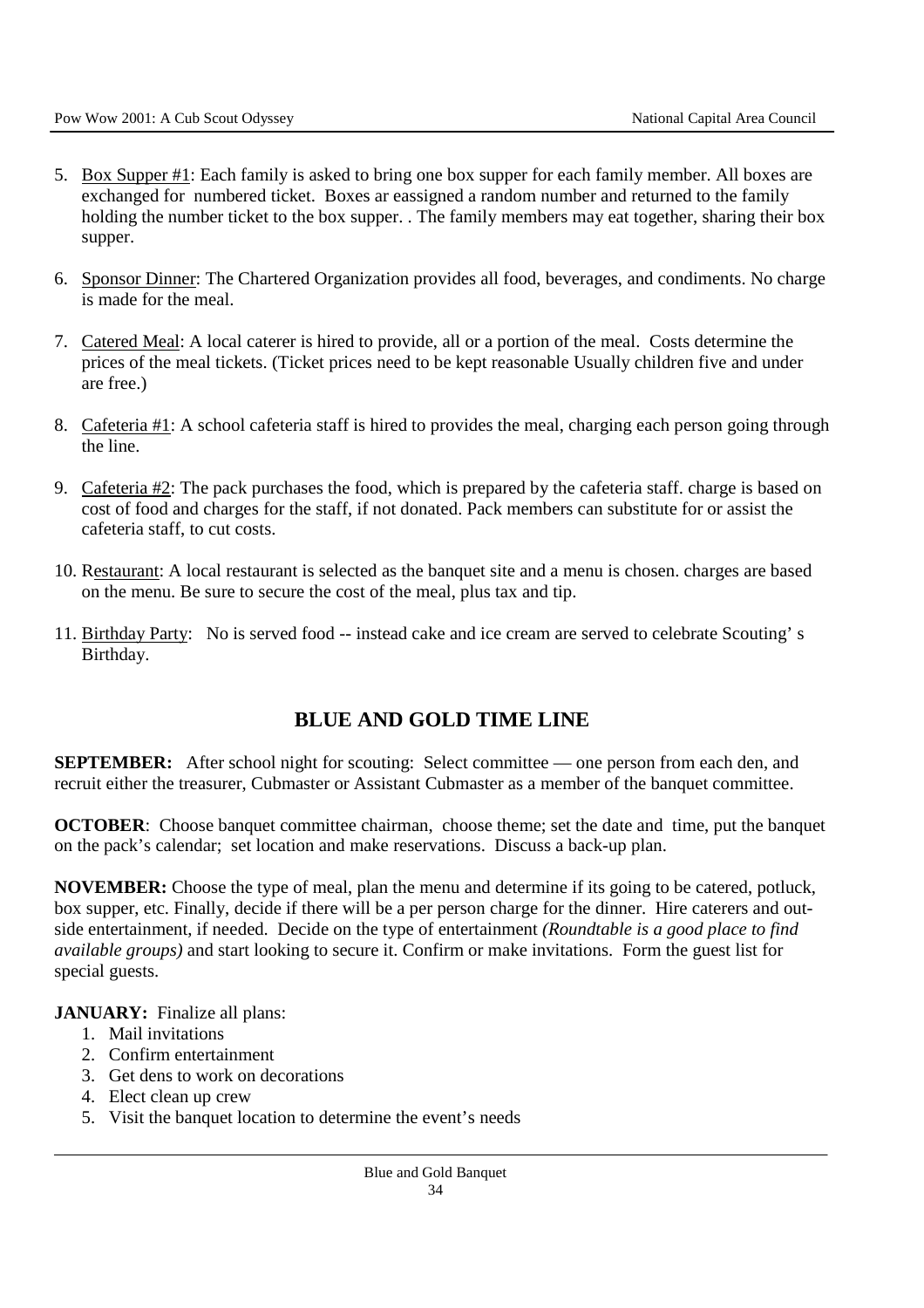**THREE WEEKS PRIOR:** Count RSVP's; order food and supplies; reconfirm the location, time, and entertainment. Create a floor plan of for placement of the podium, all tables and chairs (including the head table), trash receptacles, display tables, award tables, and food serving tables. Check with caterers.

**TWO WEEKS PRIOR:** Check with Den Leaders on decorations and participation, gather advancements and pick up awards. Print the program. Decide seating chart. Check with the location to see when you can get in to decorate.

**THE DAY BEFORE:** Check on food and decorations. If possible, set up and decorate the facility. Organize awards and advancements.

**BANQUET DAY:** Final check in the morning and enjoy the banquet.

**ONE WEEK LATER:** Send thank you notes. Contact location for any problems the may have (you may need the facility for next year's banquet). Talk to Den Leaders and the boys for feedback. Complete financial accounting and evaluate actual expenses against the budget. Banquet committee report written to the Pack Committee Chairman on cost, challenges, problems, successes, and suggestions for next year.

# **RECIPE IDEAS**

CELEBRATION SALAD

2 cups diced cooked chicken 2 cups diced cooked ham 2 cups diced celery 1 cup salted almonds ½ cup mayonnaise 1 hard-boiled egg 2 Tbls pimiento slices Lettuce

Combine chicken, ham, celery, almonds & mayonnaise. Serve on lettuce leaves. Cut egg lenqthwise into eighths. Garnish salad with egg wedges & pimiento. Serve with hot biscuits Serves 6.

#### BAKING POWDER BISCUITS

2 cups flour 1 tsp salt 2 Tbls sugar 2 Tbls shortening 4 t. baking power 1/2 cup milk, or enough to make a stiff dough.

Sift flour, salt, sugar & baking powder into a bowl. Cut in shortening Add milk, a little at a time, to make a stiff dough. Turn out onto a floured breadboard. Sprinkle flour over the top if sticky & pat into a circle about 1 inch thick. Cut into rounds with a biscuit cutter dipped in flour. Place in a greased pan; bake in 400 degree oven 15 to 20 minutes. Serve hot with Celebration Salad or serve with butter & honey.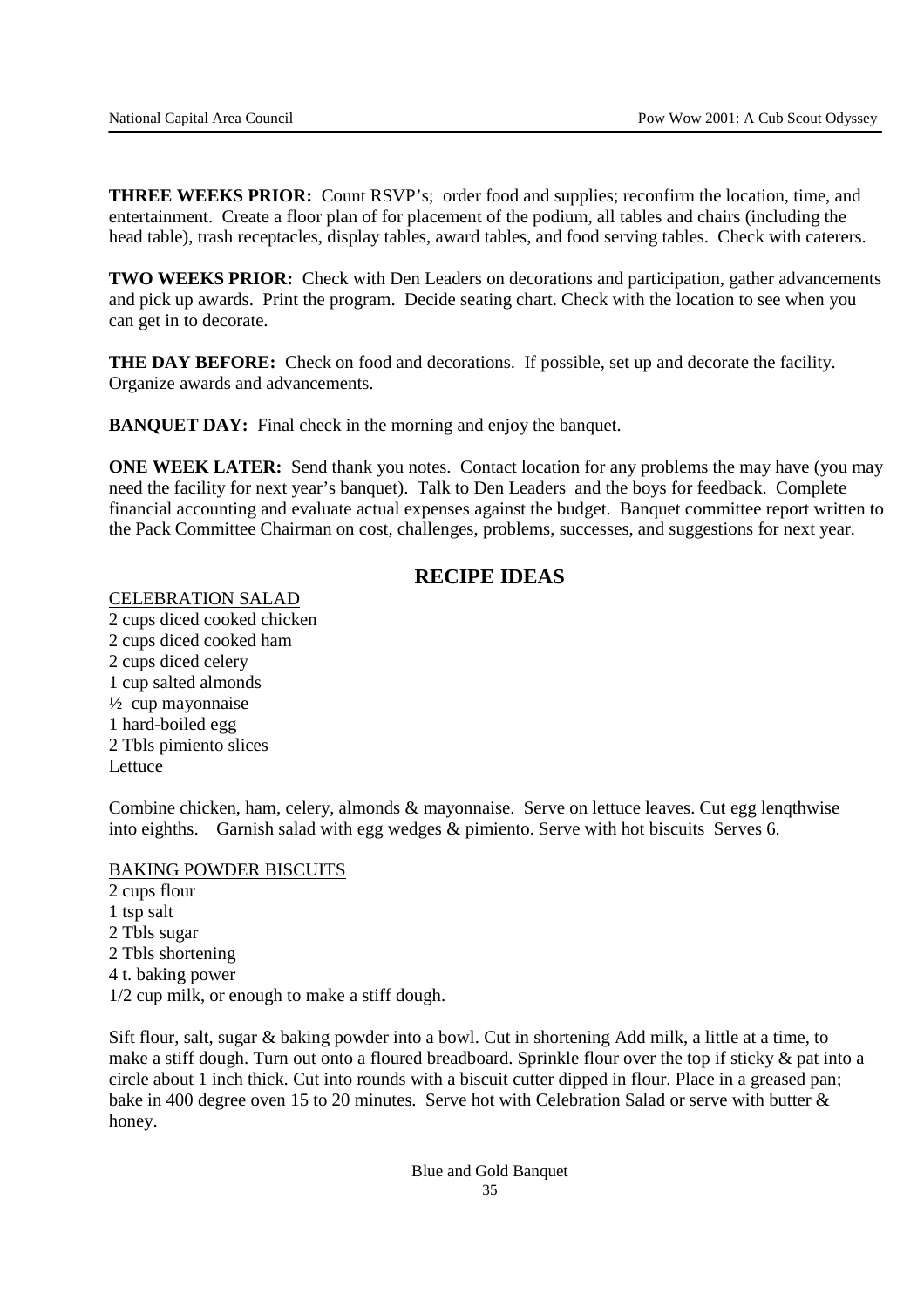#### FRUIT PIZZA

1/2 pkg. yellow cake mix 1/2 cup chopped pecans 2 Tbls water 2 Tbls brown Sugar 2 Tbls butter 1 egg Assorted fruit -- pineapple, grapes, bananas,strawberries

Combine cake mix, water, egg, butter and brown sugar. Fold in nuts. Pour batter into greased pans. Bake at 375 degrees for 15 minutes. Cool. Combine 8 oz cream cheese (soft) 1/2 *cup* Sugar, 1 tsp vanilla and mix well. Spread mixture over cake, arrange fruit in circular patterns. Heat 1/2 cup apricot, peach or strawberry preserves with 2 Tbls. water until melted. Cool. Brush on top of fruit to keep fresh, FREEZE, CUT AND SERVE FROZEN.

### KOOL-AID SHERBERT

1 cup sugar 1 package unsweetened Kool—Aid 3 cups milk Dissolve sugar & Kool-Aid in milk.

Pour into freezer tray. Freeze until mushy. Spoon mush into a bowl; beat until smooth. Freeze for at least 2 hours. Makes 5 or 6 Servings.

### **PROGRAM IDEAS**

#### **Opening: The Meaning of Blue and Gold**

Eight boys line up holding large cards that are blank on one side. The first four carry blue cards and the second four have gold cards. As they speak their lines they turn over their cards spelling out BLUE and GOLD. The letters on the cards in the opposite color, such as blue on the gold cards and gold on the blue cards. Large pieces of construction paper with block letters cut out of the opposite color show up nicely.

- B Boys that are clad in blue and gold, you see,
- L Live up to their promise, good Cub Scouts to be
- U Under the sky above, striving for truth and spirituality.
- E Each Cub Scout learns a steadfast loyalty.
- G Giving good cheer as part of the law of the Pack.
- O Obeying the Law, never to be slack.
- L Living under warm sunlight, seeking joy in each day,
- D Doing and learning, in the Boy Scout way.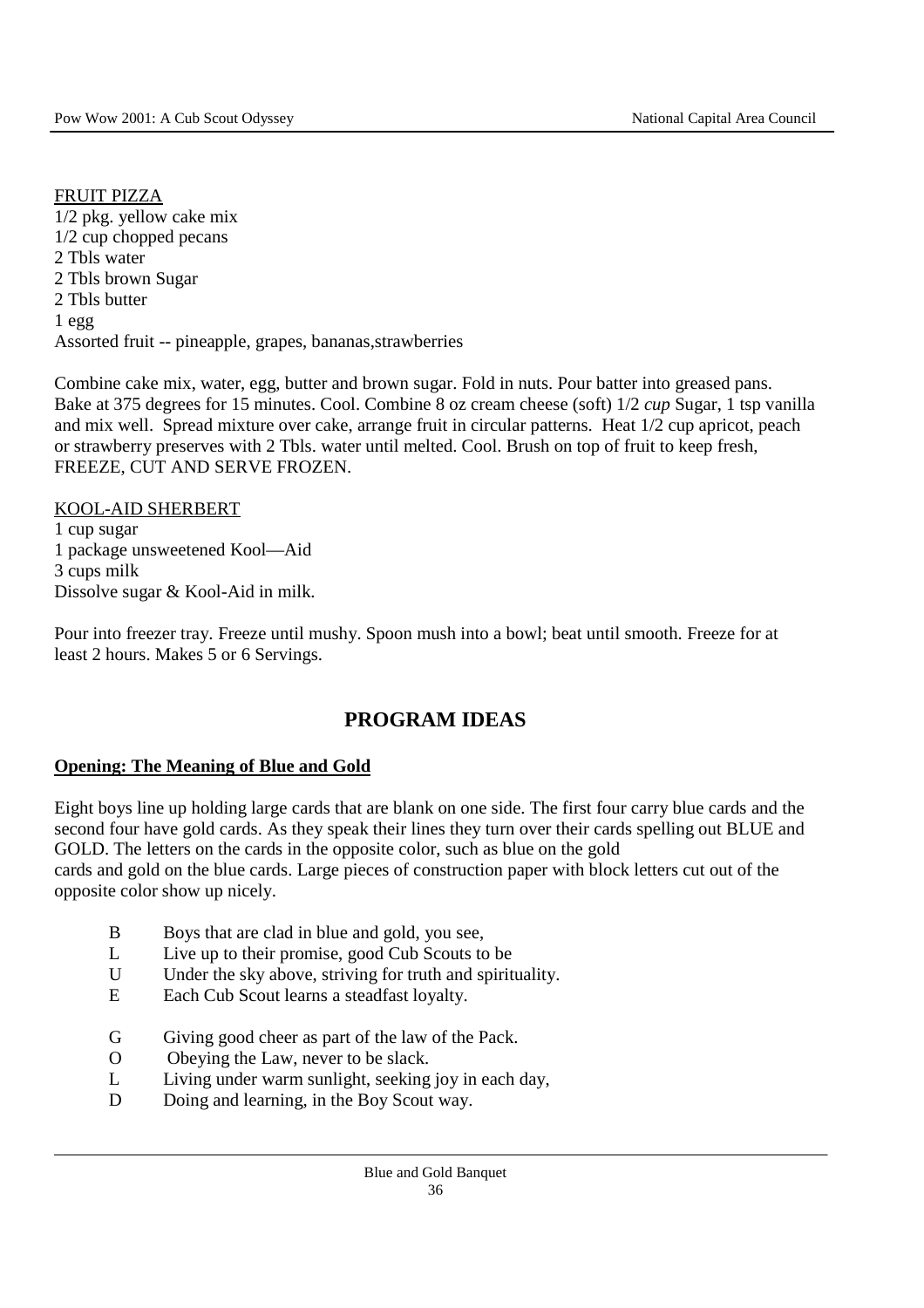#### **Awards and Recognition**

The Blue and Gold Banquet is also a time to recognize those fellow leaders who have gone the extra mile. These award should be simple and in fun & can be made with things around the house or found at a craft store.

For being a life saver (A package of life savers) For being Totally awesome (A box of Total) Un-measurable service (A ruler) For a blooming personality (A plastic flower) For being the apple of our eye (A plastic or real apple) For lighting up the meetings (A light bulb) For putting your best foot forward (A plastic foot) For a ducky job (A toy duck) For a over abundance of energy (A size D battery) For colorful ideas (A box of colors) For being tops with us (A toy top) For being  $#1$  (A birthday candle that is a  $#1$ ) A note of thanks (A toy musical instrument) Greatest scouting fan (A small fan) For raisin leaders (A box of raisins) For adding an extra spark (A spark plug) For being a sweetie (A candy bar) For being a joy to be around (An almond joy bar) For guiding us in the right direction (A compass) For being a good egg at helping (A plastic egg) For giving a helping hand when needed (A plastic hand) For refreshing ideas (A bottle of Listerine) For caring enough to give the best (A hallmark card) For being the official cheerleader (A box of cheer) For putting in a lot of time (A toy watch) For seeing that everyone was trained (A small toy train)





Blue and Gold Banquet 37